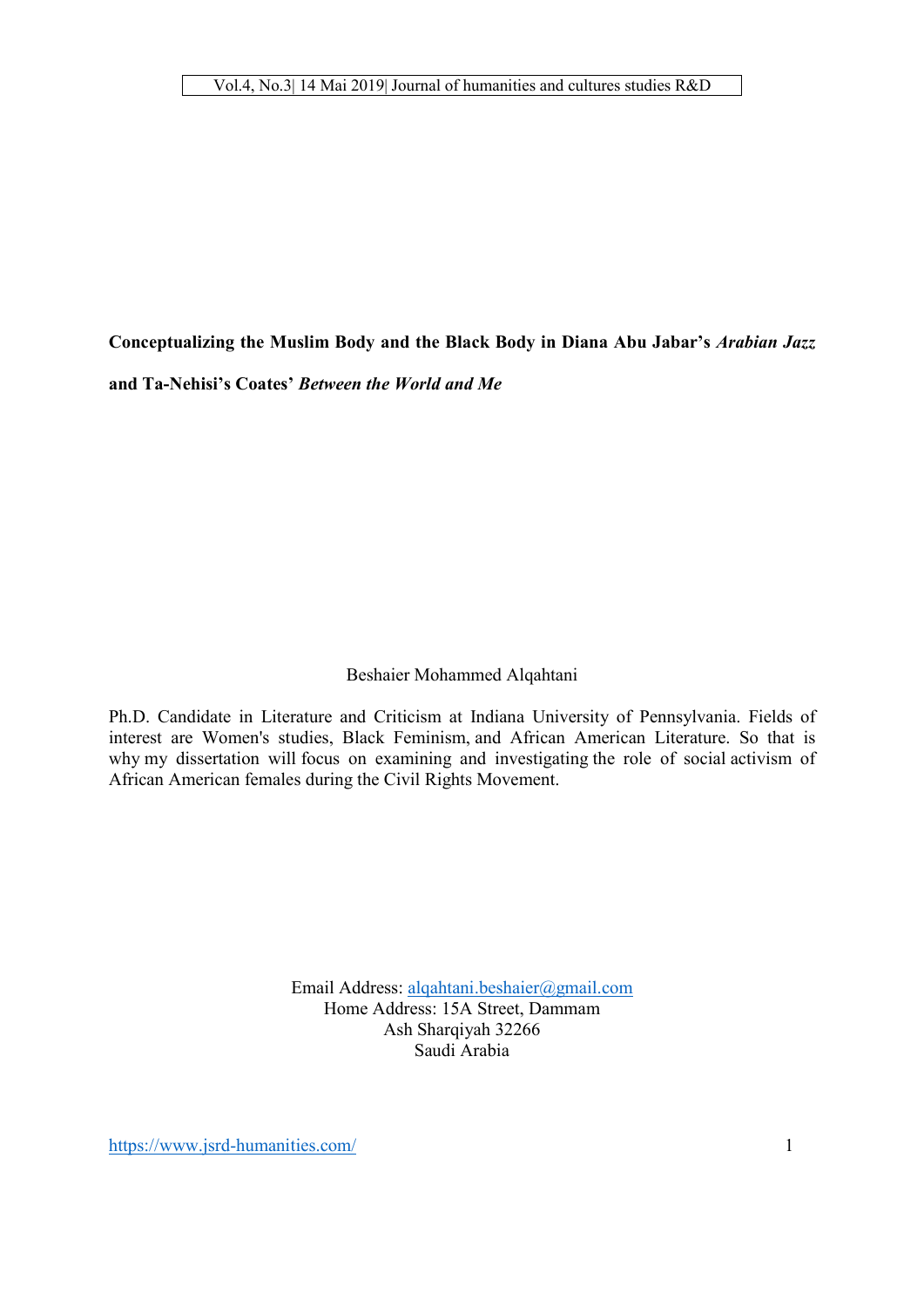# Abstract

In this paper, I will compare some scenes from Ta-Nehisi's Coates' *Between the World and Me* (2015) and Diana Abu Jabar's *Arabian Jazz* (1993) to illustrate racial prejudices held by whites against minorities such as African Americans and Arab Americans. I will examine the African Americans' and Arab Americans' narratives in terms of writing and representing their experiences in literary works as protest literature regardless to their fighting toward their human rights, identity, and comfortable and secured life. Additionally, in this paper, I will use the critical race theory (the whiteness theory) to investigate the marginalization of the minority races in the American society during 20th and 21st centuries which lead them to have negative feelings and attitudes toward the white Americans such as: fears, lack of comfort, and feeling of worthlessness. I will use secondary sources such as Du Bois's*The Souls of Black Folks* (1994)and Veronica Watson's *The Whiteness of the White Souls* (2013) that would help me to improve my paper and to understand the personalities of minorities, their struggles, and their difficulties to feel that they would not be fit and included in the American society as well as they would discover the illusion of the American Dream and the false of comfort.

Key Words: critical race theory, minority literature, racism, whiteness studies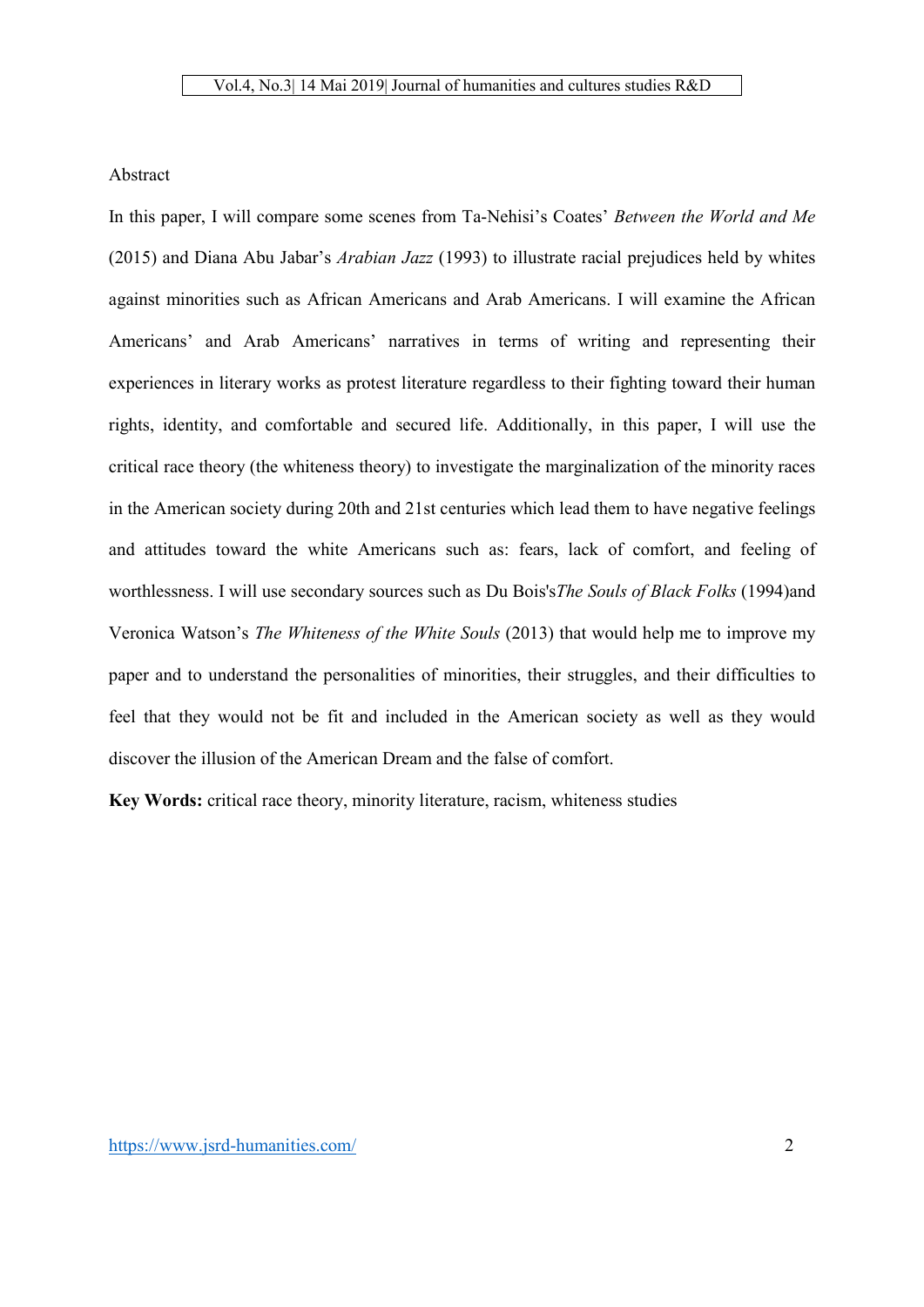Conceptualizing the Muslim Body and the Black Body in Diana Abu Jabar's *Arabian Jazz* and Ta-Nehisi's Coates' *Between the World and Me*

To what extend do we feel that the minority individuals are the victims of the racial prejudices in white American society? How can we define "minority" in literature? What kind of messages do minority group authors aim to send to the readers? How do minority group authors depict their experiences, and struggles in The United States and what are the outcomes of their painful and hard experiences of being a minority in white American society? Between the late 20th century and contemporary times, both memoirs and novels highlight racial prejudices against the minorities in American society. Memoirs and novels are used as a tool that reflect and bring out a lot of issues that deal with minority groups in white American society such as: Arab Americans, African Americans, Asians…etc. Authors like Arab American writer Diana Abu-Jabar and the African American writer Ta-Nehisi Coates use literature as a tool of protesting against the racial prejudices that marginalize minorities in American society from the late  $20<sup>th</sup>$ century to contemporary time. In this paper, I will compare some scenes from Ta-Nehisi's Coates' *Between the World and Me* (2015) and Diana Abu Jabar's*Arabian Jazz* (1993) by using critical race theory including the whiteness theory to illustrate racial prejudices as means of marginalizing African Americans and Arab Americans, leading these groups to have negative feelings toward white Americans: fear, and double consciousness. Additionally, I will examine the African Americans and Arab Americans narratives as protest literature in terms of writing and representing their experiences in literary works demonstrating that despite the differences between the two groups, they share the same goal of expressing themselves as fighters in finding their identity and obtaining a comfortable and secured life.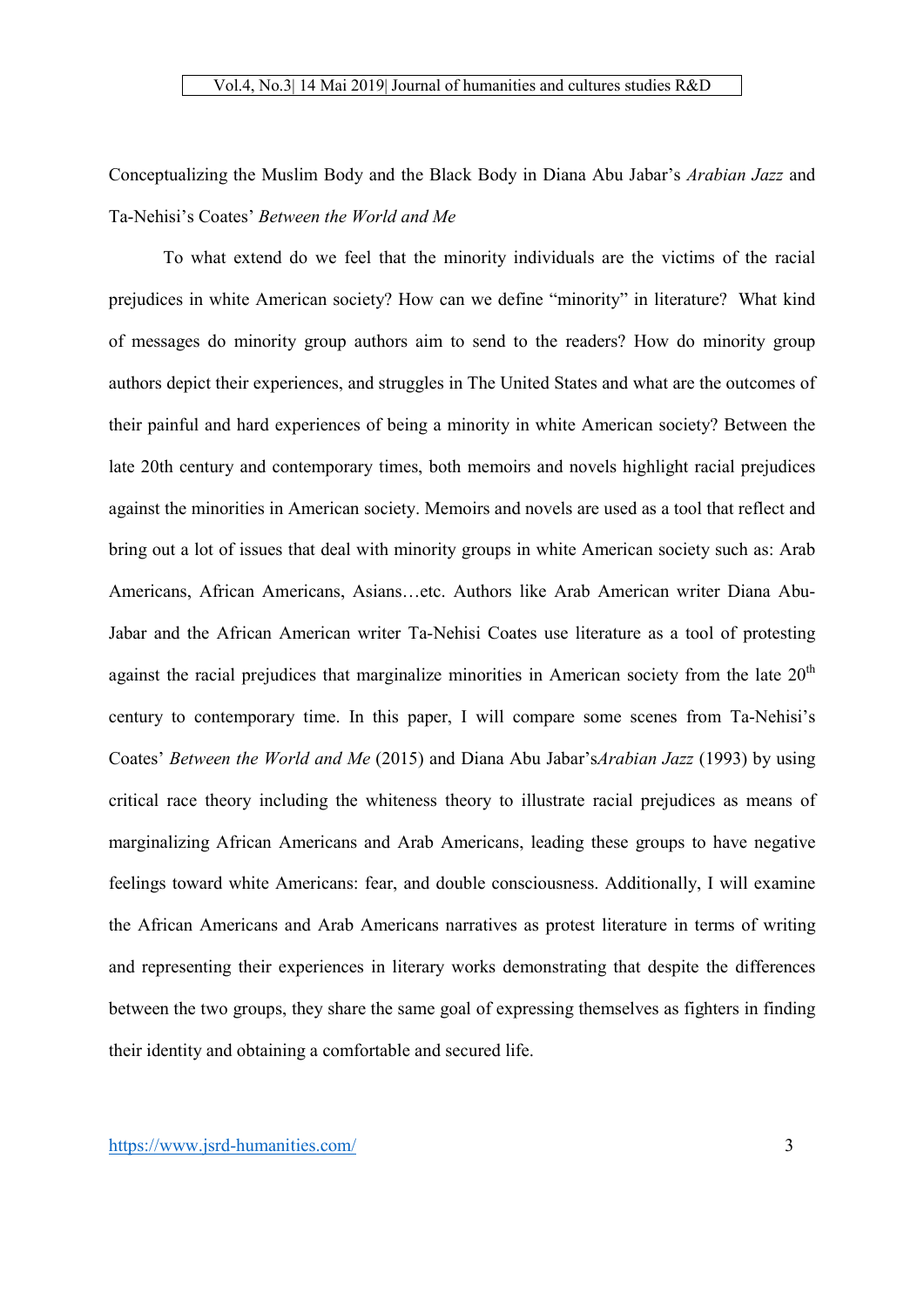# Historical Background:

In terms of comparing these two narratives, it is a significant to highlight the year publication to clarify the time span between these two narratives, and the historical background behind each of them. Ta-Nehisi Coates' *Between the World and Me* (2015) discusses both civil rights activists like Malcolm X, as well as Black Lives Matter. The book has received so many reviews but not scholarly articles. Conversely, since the publication of Diana Abu-Jabar's*Arabian Jazz* in 1993, the novel has attracted many critics to write about it such as: Pauline Kaldas, Ibis Gomez-Vega, Hind El-Hajj, and SireneHarb. They highlight the issues of feminism, Arab stereotypes, marriage, fairytales, immigration, and hybridity.Most importantly, Abu-Jabar is one of the authors who compare the Arab Americans to African Americans based on their social positions in American society. MazenNaous (2009), in his article "Arabian Jazz and the Need for Improvising Arab Identity in the US," believes that "in American minorities' narratives of struggle, the interconnections between blacks, Asians, and Middle Easterners become increasingly clear. These stories and soundings of profound connections are dispersed by the " 'dominant chord,' by the dominant culture" (73). Thus, while this paper suggests that these two minority writers are both controlled by the dominant power known as white supremacy, it is also important to address that their individual experiences of domination are unique. Thus, we must account for the time of publication between these two primary sources to address the historical context of their works. Diana Abu-Jabar depicts the situations of Arab Americans in America before 9/11. On the other hand, Coates brings issues of racism, race, and the value of black body from past to contemporary. Despite these very different historical contexts, both of the authors are minorities who are addressing the same issues in their narratives whether they are different in time, genre, gender, minority group, violence, and type of protesting. Mostly, the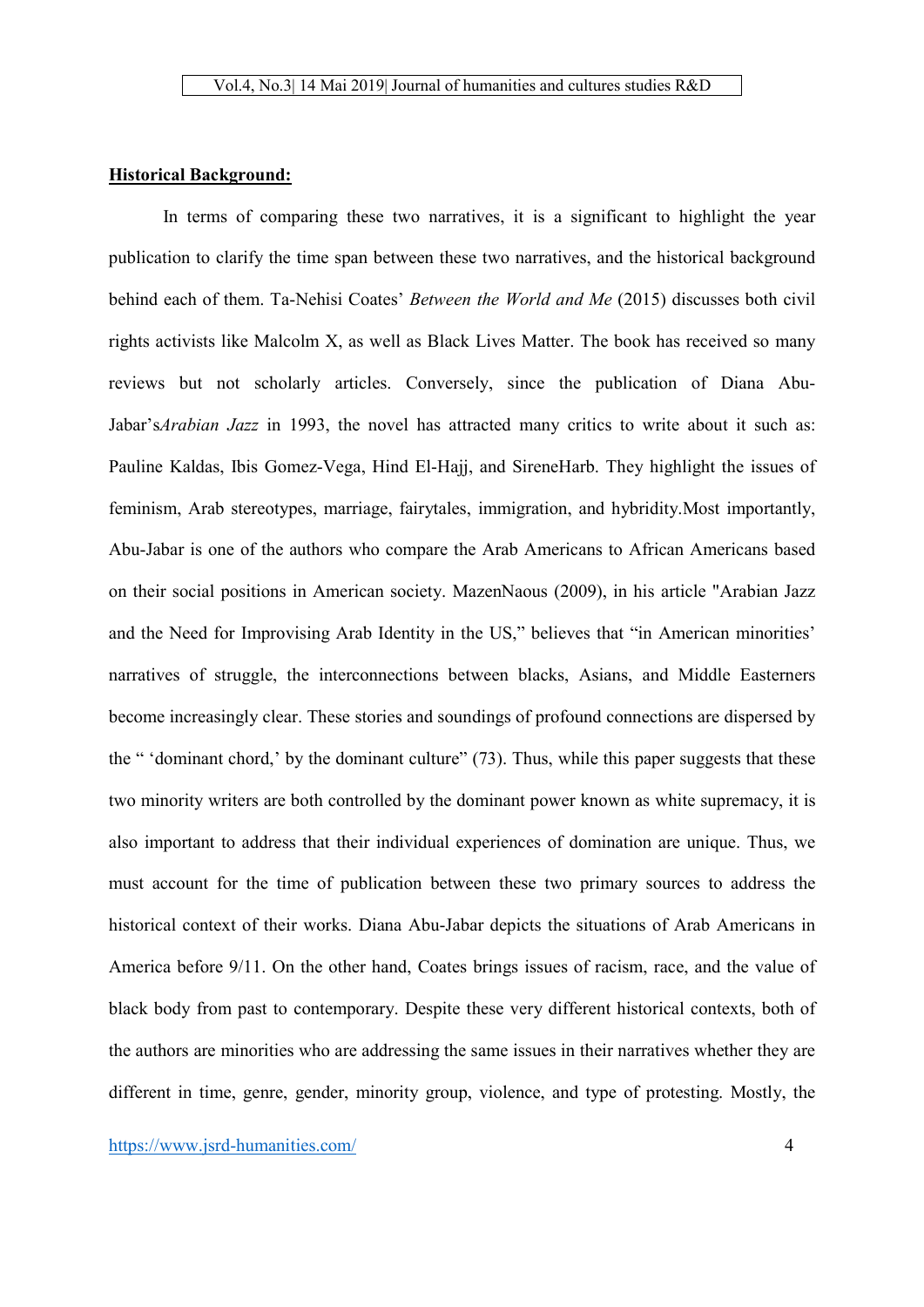characters in these two books have a conflict inside them regarding to identifying their identities with any culture or heritage. Through the characters' experiences, the conflicts are shown as a result of how white people authority looks at and treats them. For this reason, I choose Diana Abu-Jabar's*Arabian Jazz* (1993) and Ta-Nehisi's Coates' *Between the World and Me* (2015)for comparison in order to illustrate the racial prejudices against the minorities in white American society which lead them to have negative feelings: fear, and double consciousness.

# Critical Context:

In the context of analyzing how minority experiences in American society foster negative feelings of fear and double consciousness, it is important first to discuss the critical definitions of what it means to be a 'minority'. Diana Abu Jabar and Ta-Nehisi's Coates are considered members of minority groups in terms of their differences from the majority. However, Gilles Deleuze, FélixGuattari and Robert Brinkley (1983) in their article "What is a Minor Literature?" define the term of "minor literature" as "not the literature of a minor language but the literature a minority makes in a major language" (11). Based on Deleuze and Guattari's argument, the minor literature has three characteristics which are "the deterritorialization of the language, the connection of the individual and the political, the collective arrangement of utterance" (18). In this study, these characteristics of minor literature would be applicable on the primary sources of this study. On the other hand, other social, cultural, political, and literary critics define minority based on their field of study, either if they connect it to the number of population, or to the different races, religions, ethnicity, and nationality in a large society such as the American society. The author Timothy N Laurie (2007), in his article "The Concept of Minority for the Study of Culture," highlights on the relationship between minority and majority groups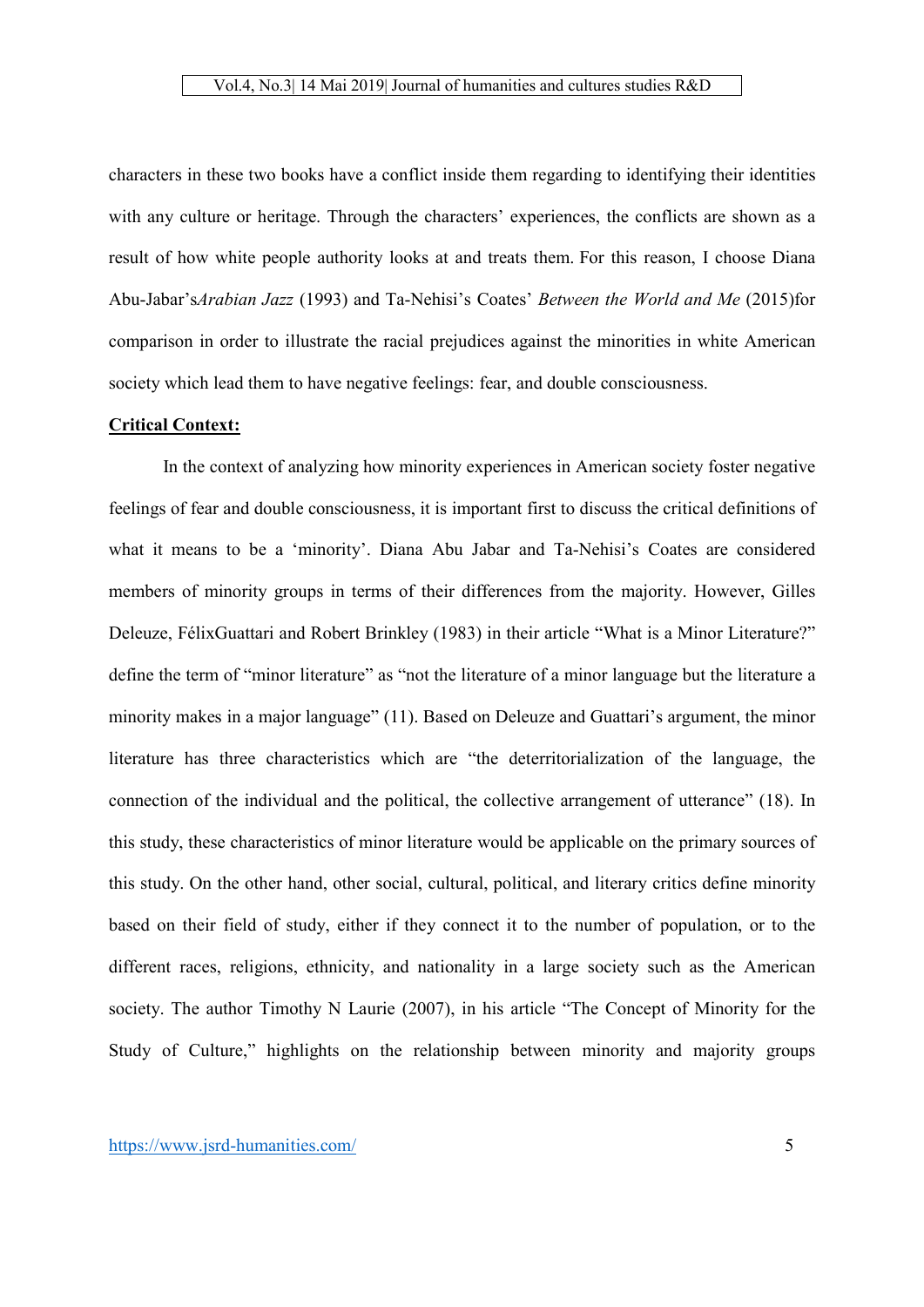regardless of the cultural and political purposes that might distinguish the minority from the majority. He writes:

Since the early 20th century, the contrast between majorities and minorities has provided a powerful model for social scientists interested in social diversity. The origins of 'minority' as a social label come not from musicology but from the politico-juridical concept of the dissenting minority and from early twentieth-century studies of predominantly European migrants in North America. Language around 'majorities' and 'minorities' has come to pervade a range of political and institutional forums across many cultural contexts, but with a consistent emphasis on the power of numbers - too small, too large - to diagnose a range of social ills. (2)

Timothy N Laurie's view toward defining the relationship between the majority and minority can be similar to what Deleuze and Guattari believe in their article that every individual experience in a minority literature reflects the "politics" of majority in a way of another. This is clear in Coates's *Between the World and Me* where he represents the murder of his friend as a reflection of the politics in American society toward treating African Americans. In some way, the police, in most of countries, represent the majority and their beliefs. Sociologist Louis Wirth (1945)'s definition of minority is kind of relating to the abuses that are targeted the African Americans, he writes<sup>.</sup>

We may define a minority as a group of people who, because of their physical or cultural characteristics, are singled out from the others in the society in which they live for differential and unequal treatment, and who therefore regard themselves as objects of collective discrimination. The existence of a minority in a society implies the existence of a corresponding dominant group enjoying higher social status and greater privileges.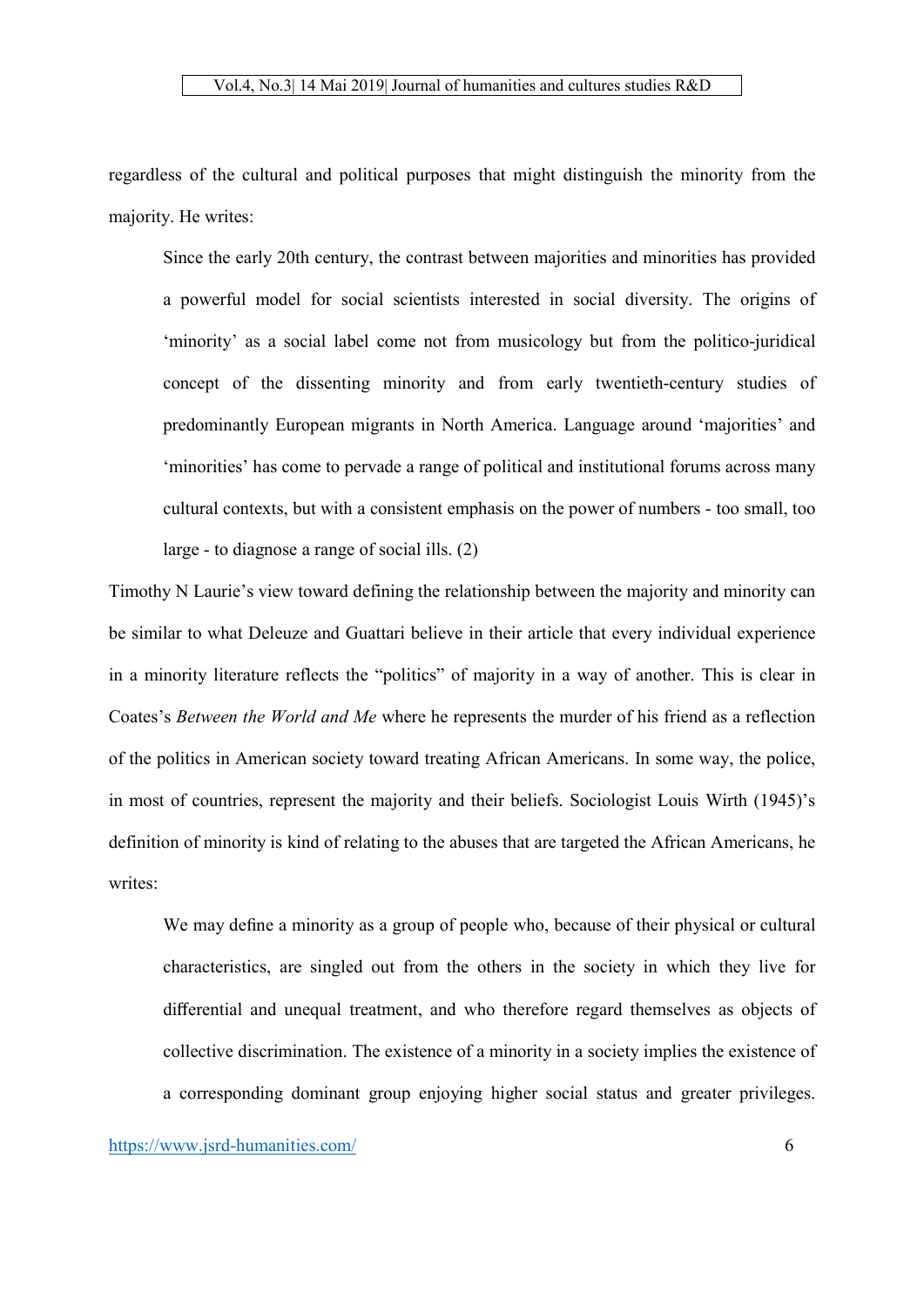Minority status carries with it the exclusion from full participation in the life of the society … The members of minority groups are held in lower esteem and may even be objects of contempt, hatred, ridicule, and violence. (348)

It is important and significant to search for the definition of minority group in order to understand the standpoint of the author, and how the white American society constructs the authors and locates them within society. Determining their location in the society would help readers understand their experiences that are based on racial differences.

# Physical and Verbal Violence:

#### 1. Abu-Jabar's Summary

Diana Abu-Jabar's *Arabian Jazz* (1993) is a novel that depicts a Middle Eastern widower father, MatussemRamoud, who moves to America in later years of his twenties, and loves his American dead wife, Nora Ramoud. Matussem lives in America with his two American born daughters: Jemorah and Melvina. Jemorah is working in a hospital at the department of bills and patients' insurance. She does not feel satisfied with her job and she wishes to complete her higher education. On the other hand, Melvina, who is the youngest daughter, is working as a nurse who loves her job very much. She is a strong character who plays the role of being a mother to her older sister and sometimes her father. They live in a middle class house in a working class neighborhood. Matussem's youngest sister, a wife of Zaeed, Fatimah is the one who takes care of the two daughters after the death of their mother. Their mother is an Irish Catholic American and dies of typhus during a family trip to Jordan. Nora's parents claim that Matussem kills Nora figuratively. They welcomed him in the airport with the phrase of "you killed her. You. You killed her" (Abu-Jabar, 1993, p. 85). Diana Abu-Jabar*,* through her novel,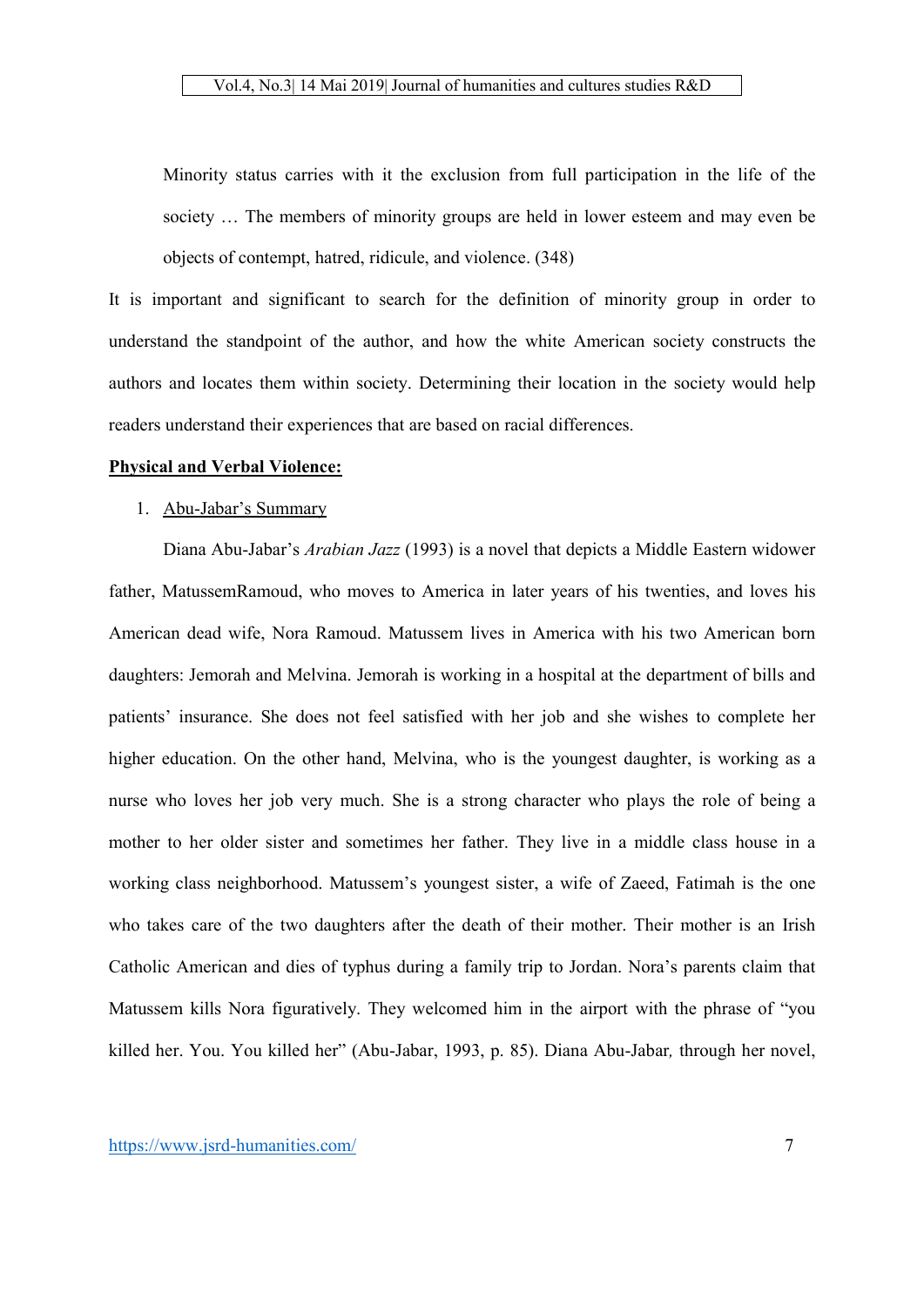discusses some of the issues that show what Arab Americans as minority group are struggling in white American society such as: racism, identity's struggles, and double consciousness.

# 2. Abu-Jabar on Verbal Violence and Double-consciousness:

Diana Abu-Jabar, through *Arabian Jazz* (1993)*,* presents the verbal violence as a result of the racial discrimination between white Americans and Arab Americans in neighborhood, schools, public places, and in the workplaces. Matussem's daughters are working in the hospital where Portia, a white American woman also works. Portia was a friend of their mother, Noura. Sadly, Portia practices the racial discrimination on the two daughters because of their Arab American father. Portia believes that Noura, her best friend, made a mistake by marrying an Arab American man, Matussem who isn't "better any other negroes" (Abu-Jabar, 1993, p. 294). She makes Arab Americans equal to African Americans where she tends to put them in the margins. Portia expresses her negative attitude of accepting Arab Americans in white American society by humiliating one of Matussem's daughters, Jemorah. She always devalues their mother for marrying their father who has different skin color, kills her, and wastes her life opportunities from being a woman like her. She says "your mother could have made such beautiful childrenthey could have been so lovely, like she was, like a white rose" (Abu-Jabar, 1993, p. 294). Portia is a symbol of some white Americans who think that they have the privilege to marginalize and dehumanize the minorities; she "uses the term "American" as a marker of superiority and exclusivity" (Naous, 2009, p. 71). When Portia realizes her hateful and hurtful words toward Jemorah because of her Arab American father, she declares that she loves her but she doesn't want her to belong to the Eastern and Arabic culture, and "she is sympathetic to Jemorah for her bad luck at having such a father" (Hartman, 2006, p.155). Portia's aim of humiliating Matussem and his daughter is because she wants "to save whatever of [their] mother's clean blood is left"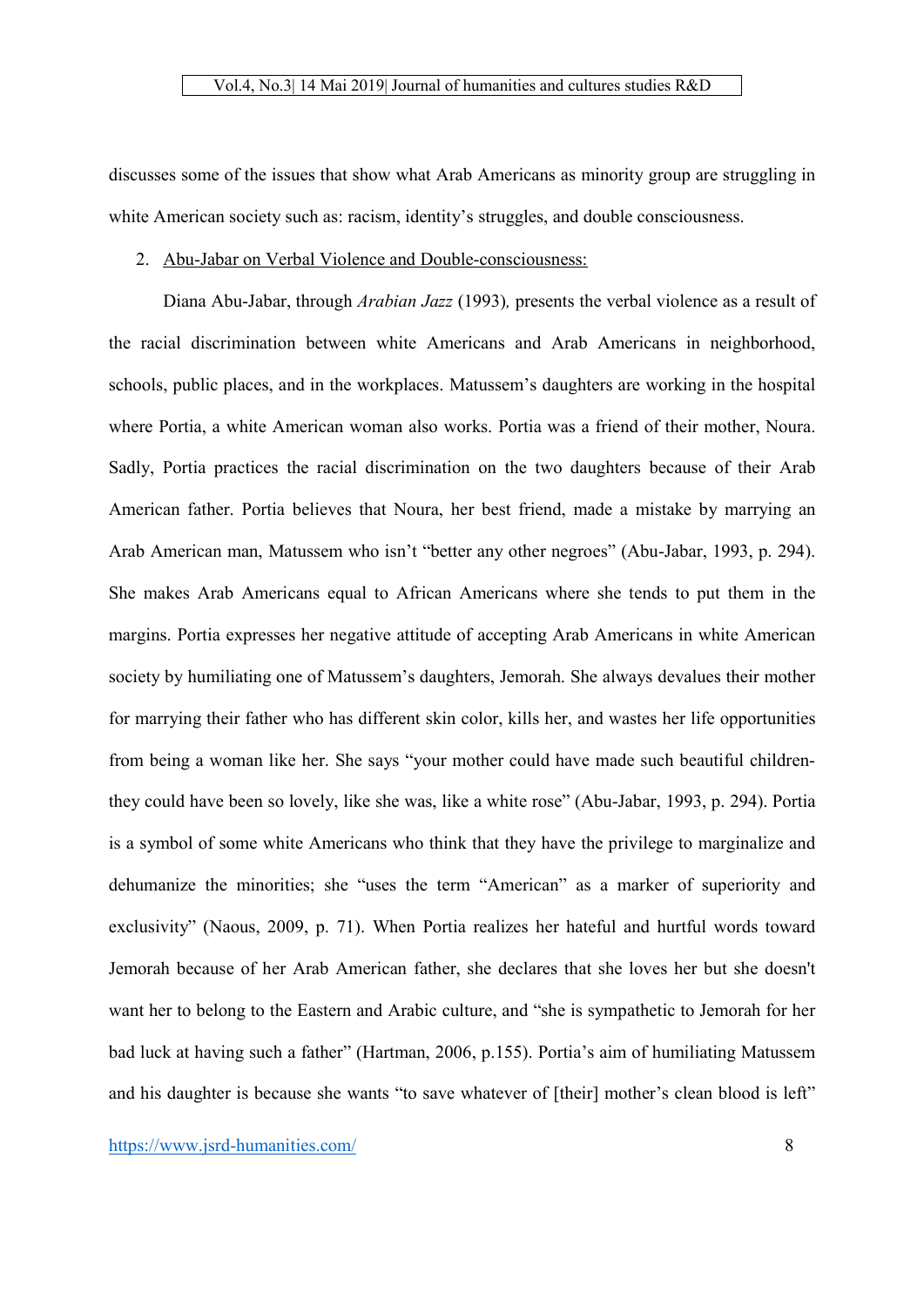(Abu-Jabar, 1993, p. 295). In this way, Portia, as a white, practices her racial prejudice against the minority, Jemorah, for being an Arab American through marginalizing her father for not being deserved to marry her best friend, Noura only because of his race.

The conversation with Portia leads Jemorah to have fear inside her as a negative feeling of being marginalized and dehumanized, Abu-Jabar (1993) writes:

It struck her after she reached the car and locked herself in that the thin breath in her lungs and the tightening sensation in her stomach were fear. Not merely the fear of being caught, but of everything around her of the way the strange faces turned and rushed forward, of gestures and glances, of the world of these people, who didn't know her or want to know her. (298)

Not only fear that might hunt Arab Americans in the white American society but the suffering from double consciousness. They do not feel themselves belonging to any culture either Eastern or Western. They all are hunted by their mother's memories. Melvina works hard to convince her father that he has to travel to Jordan because Matussem couldn't visit Jordan after his American wife died there. Melvina says that "this is your homeland, your people, this is a journey to your past, to all of our pasts" (Abu-Jabra, 1993, p. 259). Once they feel connected to their eastern culture, they feel the rejection from their people back there as well as they want to be escaped from being controlled by the cultural expectations of their eastern culture such as: early marriage, and marriage's importance. Additionally, the daughters' physical appearance makes them feel different from the majority of white Americans as well as the white Americans stress on making them feel of their differentiation. Naous (2009) comments on this issue saying, "differing shades of color make for painful identity negotiations in *Arabian Jazz*" (76). For example, when Portia says to Jemorah "we'll try putting some pink lipstick on you, maybe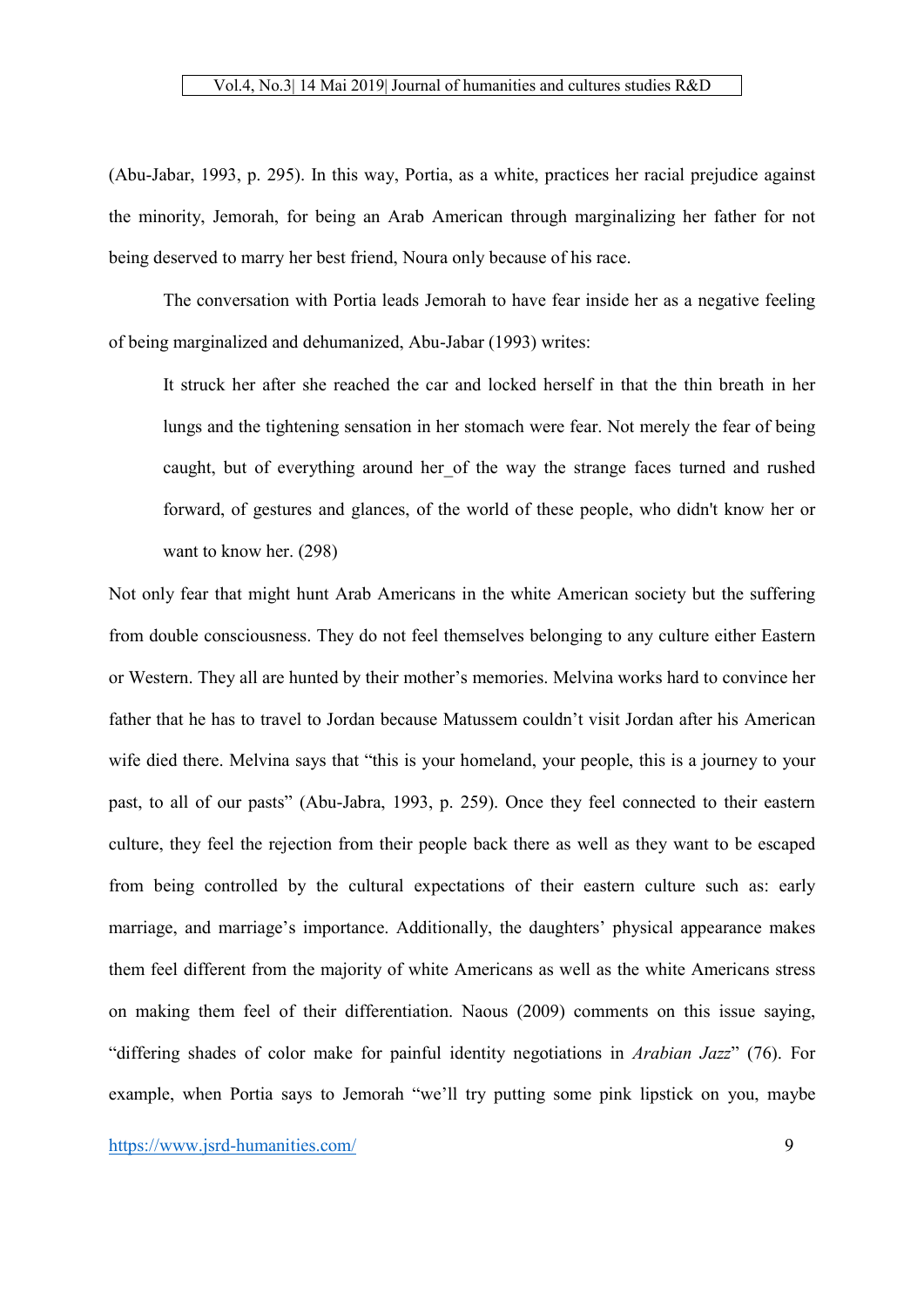lightening your hair, make you American" (Abu-Jabar, 1993, p. 295). Additionally, when Melvina hears an American man indicates Matussem, as "the dirty sand nigger" (Abu-Jabar, 1993, p. 99). That thing makes them live in double consciousness about their physical appearance, their origins, and their citizenships. Because of American physical appearance stereotypes, white Americans such as Portia couldn't identify the Ramoud family as whites. More interestingly, Abu Jabar sets the setting of the novel in white neighborhood for showing that the characters themselves are not paying attention to what they look like but the whites make them feel the difference by appointing to their skin, and their hair and eyes' color.

The main struggle for minorities is their attempt to include themselves in the society without feeling that they are different from them for any reason. Du Bois's definition of double consciousness can be applied on the characters of *Arabian Jazz:*MatussemRamoud and his two daughters where they are "straddling of two cultures, two families, two identities, and especially two languages cause a need to improvise and intertwine their individual and collective identities as Arab Americans" (Naous, 2009, p. 61). In the other words, people are considered minority in white society because of their difference and distance from the normativity. Such these people are African Americans and Arab Americans who are experiencing the "double consciousness" of being bonding and connecting to two cultures African or Arab culture as it's their main race and white American culture because of their living in it. Du Bois (2013) who introduces the term of "double consciousness", he defines it as:

This sense of always looking at one's self through the eyes of others, of measuring one's soul by the tape of a world that looks on in amused contempt and pity. One ever feels his two-ness, — an American, a Negro; two souls, two thoughts, two unreconciled strivings;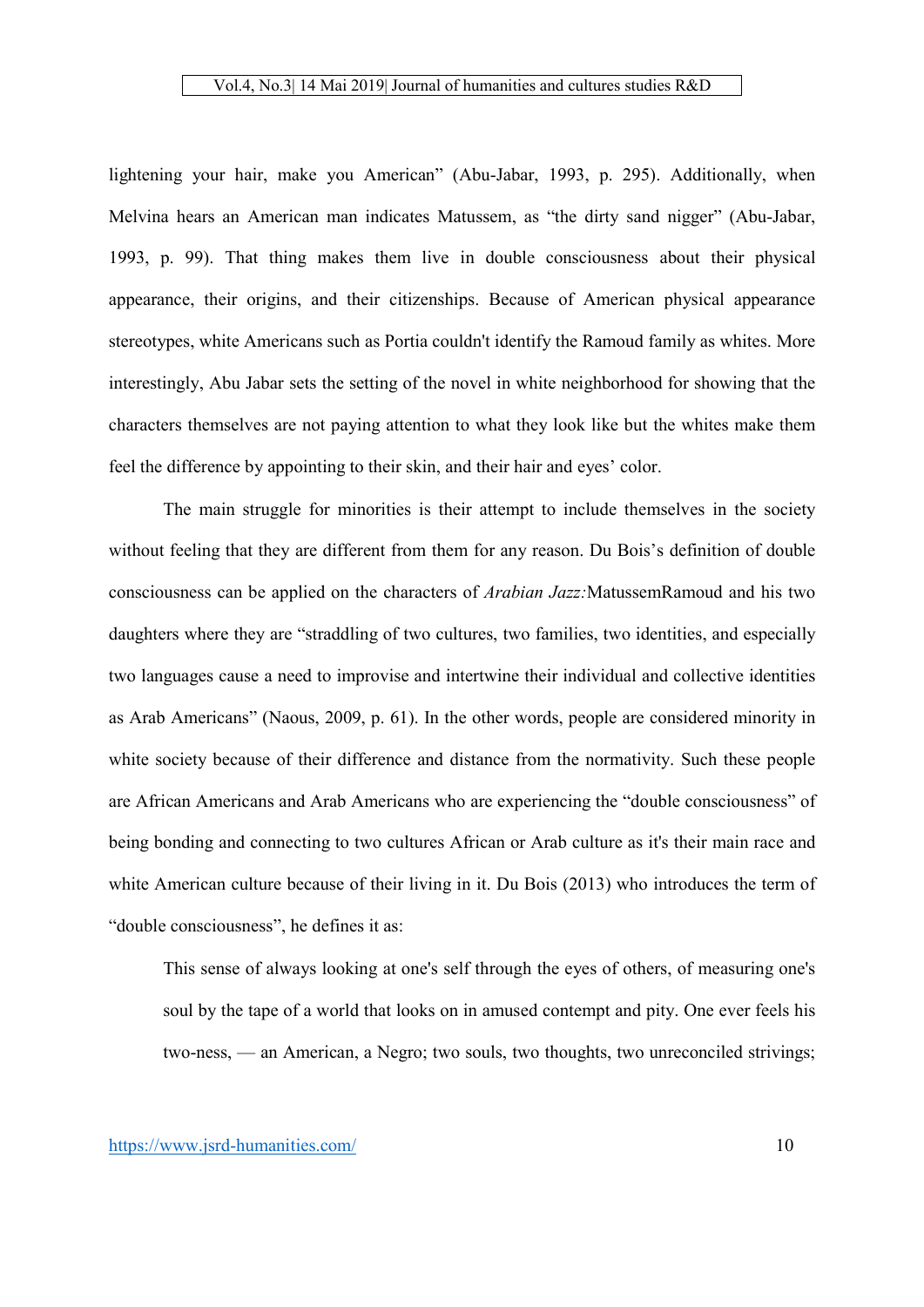two warring ideals in one dark body, whose dogged strength alone keeps it from being torn asunder (38).

The racial discrimination that they faced in white American society prevents them or makes it difficult to feel that they are real American citizens like the whites. As the minorities are living with fear, they are also living with double consciousness as a result of whiteness effects on them.

Veronica Watson in her book *The Souls of White Folks* (2013) comments on the concept of double consciousness by saying that "double consciousness is one result, perhaps the most pernicious effect, of the color line. It is the two-ness that is born when one's self-understanding collides with social constructions of race that limit one's ability to actualize one's vision of the self" (16). Minority individuals in white American society are not only seeking whiteness through crossing the color line but also attempting to be loyal to both cultures. For example, *In Arabian Jazz,*Matussem's use of jazz music is a tool "to seek to other improvisation as the binary opposite to the disciplined achievements of western music, which reflect the intellectual and technological advancements of the West" (Naous, 2009, p. 67). Matussem, through his admiration of using Arabian jazz, connects between the eastern and western culture because he is influenced by both of them, and this is what double consciousness is as a result of whites' denying and marginalizing them from being a white American although they have an American citizenship.

# 3. Coates's Summary:

Ta-Nehisi Coates writes *Between the World and Me* (2015)as a letter to his fifteen years old son, Samori. Coates is inspired by James Baldwin's 1963 *The Fire Next Time* and he presents the racial injustices and Black Live Matters that happens before one century and half until the current days. In his letter to his son, he explains what it means to be a black in America, what is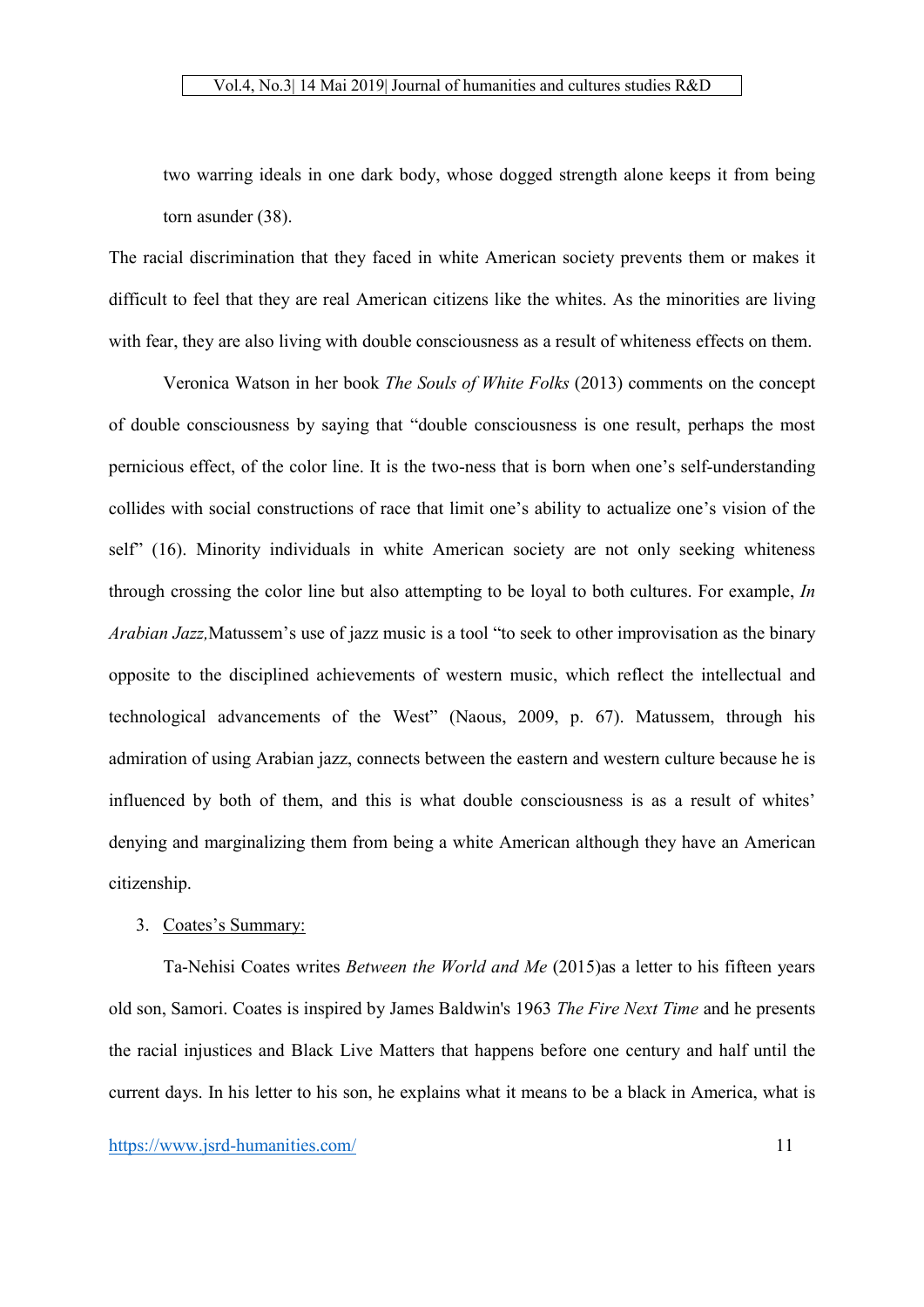the value of the black body, and what is racism.In addition, he talks about some events in his life that show the racial discrimination toward people of color in America such as the murder of Prince Jones.

# 4. Coates on Physical Violence and Fear

Coates defines Black Life Matter Movement as African Americans protesting against the racial injustices of police killing of black people. Coates talks about this issue where people of color are walking in the streets with "fears" that anyone might kill them. The African American man cannot own his black body because it might be shot by the white police officer without any evidence or approve to shot him. When he hears that there is a murder of a black man in Virginia, he thinks of himself, his son, and any black man because he knows that "these officers had [his] body. Could do with that body whatever they pleased" (Coates, 2015, p. 76). Sadly, they do not need to give any explanation of what they have done to the black people. He remembers all black men who had been shot by the police officer: Elmer Clay Newman, Gary Hopkins, and Freddie McCollum. Through *the Washington Post*, he sees Prince Jones' picture under one line of the incident's description "He had been shot by a PG County officer, not in PG County, not even in D.C. but somewhere in Northern Virginia" (Coates, 2015, p. 77). Prince Jones was killed while he is driving to his fiancé's home, and the police claims that Jones tries to run over an officer with his car. That news doesn't make him sad as it does make him fearful toward his future and his son's future for the possibility of destroying his son's body as the previous killed black men. He goes to Prince Jones' home, he found people asking to forgive the policeman toward what he did to Prince Jones but Coates doesn't think of that because he knows that "[Prince Jones] was murdered by his country and all the fears that have marked it from birth" (Coates, 2015, p. 78). It is not an individual act but rather a country's act. This point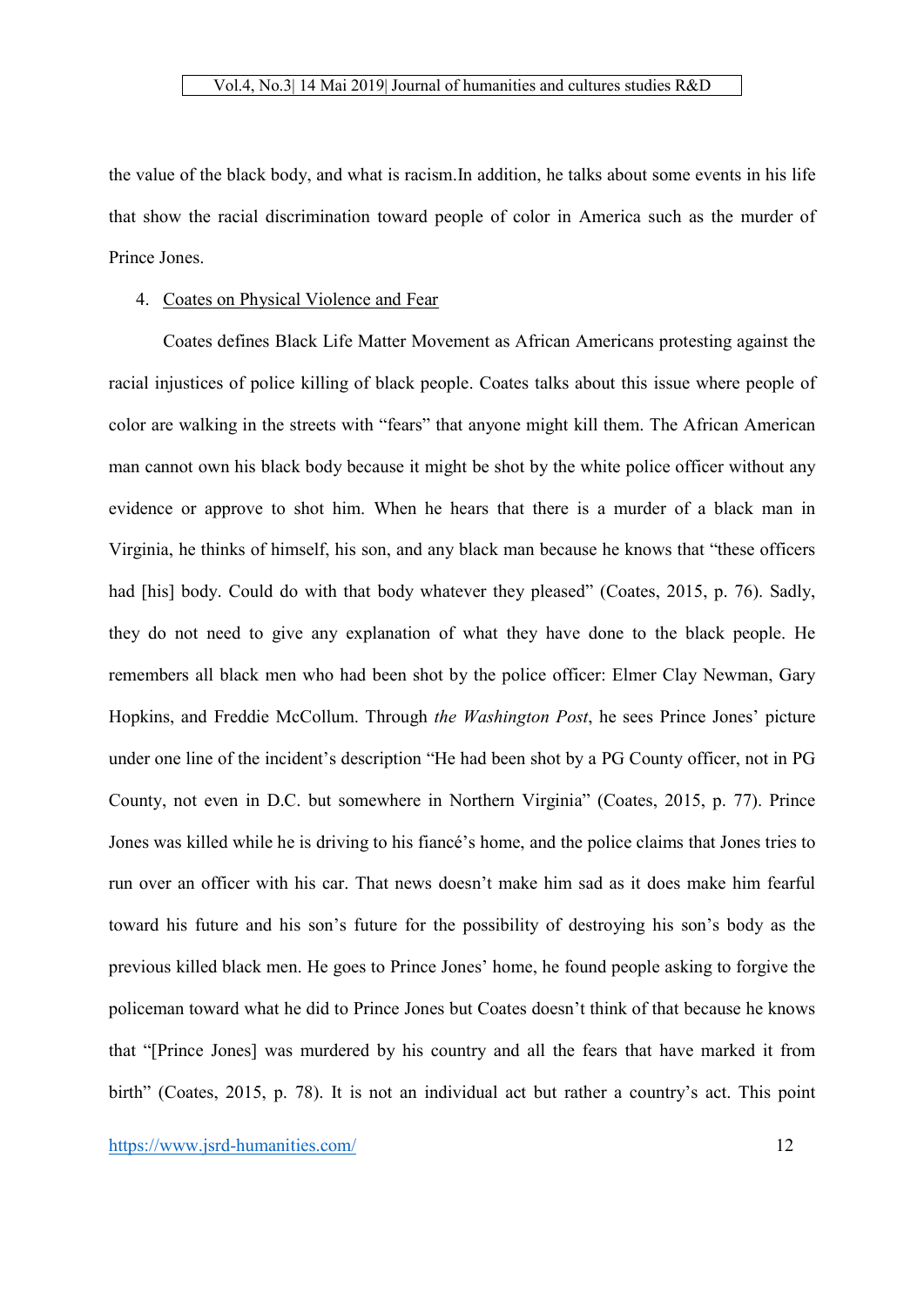becomes more clearer to Coates when he knows that the policeman was a black, Coates (2015) believes that

the truth is that the police reflect America in all of its will and fear, and whatever we might make of the country's criminal justice policy, it cannot be said that it was imposed by a repressive minority. The abuses that have followed from these policies--the sprawling carceral state, the random detention of black people, the torture of suspects- are the product of democratic will. And so to challenge the police is to challenge the American people who send them into the ghettos armed with the same self-generated fears that compelled the people who think they are white to flee the cities and into the Dream. (79)

This is what Black Lives Matter is to search for finding dignity and human rights for African Americans in America and to change them to be powerful rather than powerless.

Whenever Coates wants to forget his fears and the truth of his black body's value, another murder incident happens to confirm the sad truth that the black man couldn't own his body in this country. The black body in the American society is threatened by the country, and by the police. Coates (2015) believes that "our bodies are ourselves, that my soul is the voltage conducted through neurones and nerves, and that my spirit is my flesh," (79). What still astonishes him is that the police never get the value of the black body as the value of any white American in the society. The way the police officer "destroy his [Prince jones] body, scorched his shoulders and arms, ripped open his back, mangled lung, kidney, and liver" (Coates, 2015, p. 79) shows the hatred that comes because of the racial prejudices. Coates doesn't believe in forgiveness because he is sure that this incident will happen again and again with people of color. It is really sad to know that there was no witness of the murder except the policeman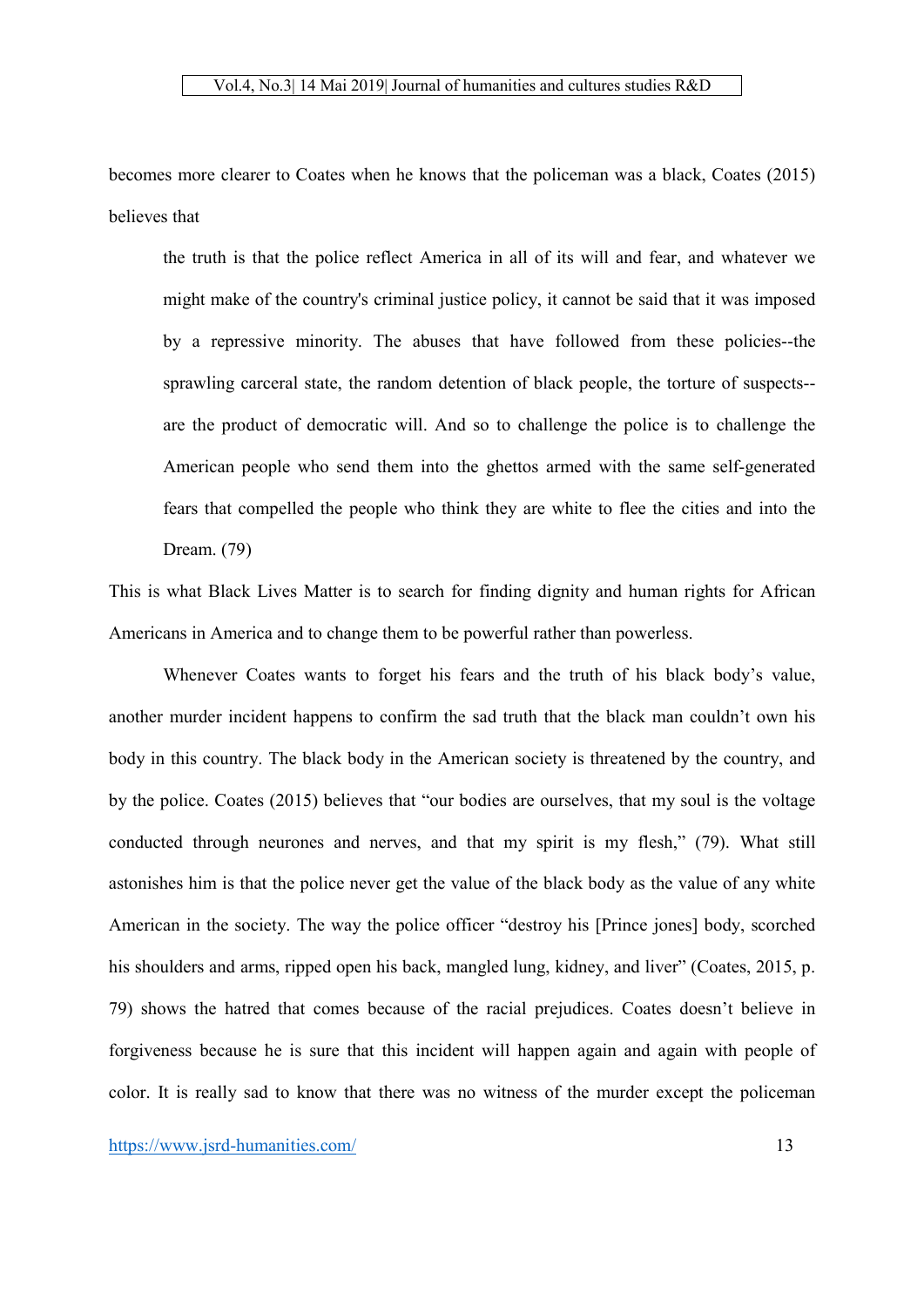himself. In investigation, the officer lies in describing the personal feature of Prince jones, and then the officer didn't receive any kind of punishment. The murder of his friend in Howard University, Jones is shown the white police physical violence against the people of color where they should be treated as humans and killed only if they are criminals. From this sense, Coates appears his negative feelings and attitudes toward the white Americans and how that hardens his protection as a human father of his child, "You are all we have, and you come to us endangered. I think we would like to kill you ourselves before seeing you killed by the streets that America made" because he knows "the limits of [his] caring, the reach of its power" (Coates, 2015, p. 81). Coates as a black father in America understands that he can protect his son from everything but not from the country act that is represented by the police. His inability and limited power to protect his son is inherited by his father. Since his childhood, Coates lives in fear until his fatherhood. And if things won't change, that fear would be inherited to his son.

Coates, through his expressive words, and touching images calls only for protecting the body and owning one's body. One of the reviews in Dominicana website highlights on what the blacks are lack of in order to be treated equal to the whites, Br. Bonaventure Chapman comments on the value of the black body and takes this discussion more beyond that "Coates does not blame the horrors of slavery for destroying the black body physically, but he emphasizes on how the black spirit and soul can be protected, and in this point, black people can feel existed."

Dignity is the lost thing in Coates's lives and many African Americans in white Americans society. If the police believes that blacks have dignity and it should be respected, they would stop hurting them because they see them as real humans not only a physical body. Coates, by mentioning of the murderer of his friend shows the physical violence that has been practiced by the whites against the African Americans in American society during the current days. That leads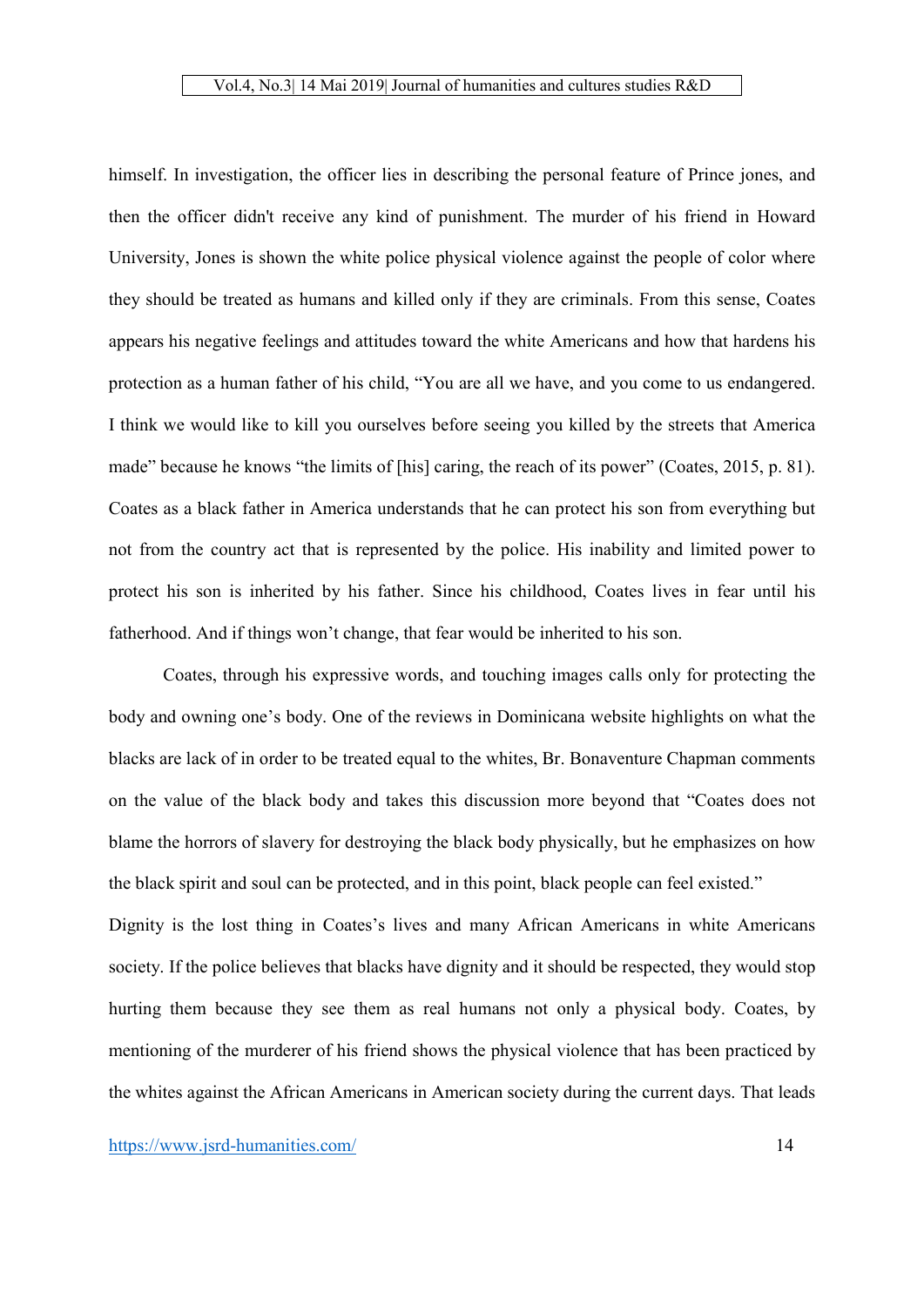them to have negative feeling toward white American society. Coates (2015) writes "took me from fear to a rage that burned in me then, animates me now, and will likely leave me on fire for the rest of my days" (83). Coates and many other African Americans are living with fear of being hunted by the country, law, and the white supremacy. Fear is a negative feeling that is produced within the white supremacy and hierarchy and within the privilege to destroy the black bodies though America is his native country.

#### 5. Effects of Fear and Double Consciousness:

In both texts, readers can see that the protagonists suffer from the effects of racism and prejudice in the form of double consciousness and fear. Abu-Jabar, through her novel, presents the issues of minorities of identifying their identity either as Arabs or as Americans and of avoiding being marginalized by white people through using some motifs. For example, the jazz music is known to be African American tradition, but Abu-Jabar lets her male protagonist, Matussem, to be a jazz music player "to invoke connections between these two groups" (Hartman, 2006, p.148). Abu-Jaba's uses of "invocative of African American music" (Hartman, 2006, p.148) in her novel "are positive and celebratory, underlining a shared understanding through culture rather than establishing a bond between the two groups which is only based on shared oppression" (Hartman, 2006, p. 148). For more illustrations, Abu-Jabar hints that Arab Americans can be understood through jazz because of the similar struggles, feelings, attitudes toward themselves and the white American society. In fact, "In the novel, jazz functions as a metonymic symbol of African America; the racial tensions in Arabian Jazz must be interpreted through this lens" (Hartman, 2006, p. 150). Arabian jazz as a term is a connection of two different races for indicating to the same issue which is the racial prejudices from some whites.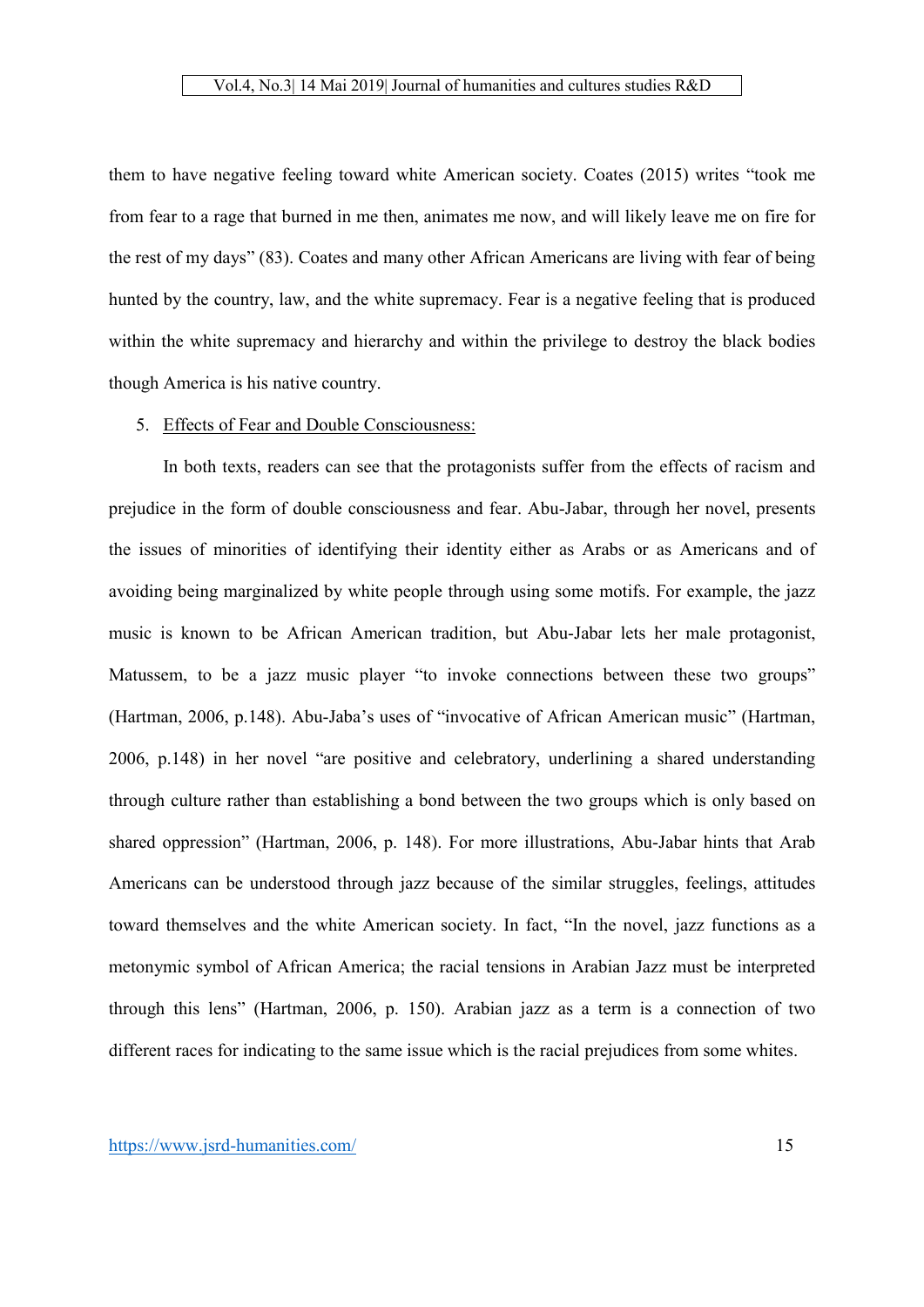The murderer of Prince Johns in Coates's *Between the World and Me* and Portia's psychological abuse through her racial comments against Matussem and his two daughters can be a cause to let them live with fears and double consciousness. Until now, blacks are still searching for the equality. It is not enough for them to hear from white men that "you are my brother, there is no difference between me and you" because in reality, police and some white American racists are experiencing and acting these differences loudly, abusively, and without punishment being blatantly racist toward minorities such as African Americans. On the other hand, Arab Americans are still struggling to identify themselves in white American society because of white supremacy. They usually identified with their skin color, race, and ethnicity, which lead them to have limited opportunities in the American dream. I think both Coates and Abu-Jabar portray themselves and the characters are feeling lost and having terrible in finding their right identity and location in white American society. For example, Abu Jabar portrays Jemorah to have struggles everywhere for being an Arab American either in her school bus when she was a child or her work. Also, she portrays her that she doesn't recognize the difference between the two cultures: Eastern and Western that is why she is influenced by any racial comments on her origins and her physical appearance. By the end of the novel, she understands her sister's statement when she says, "In the book of life every page has two sides" (Abu-Jabar, 1993, p. 6) at this point, Jemorah understands that she has to accept all people from different backgrounds regardless of their nationalities, ethnicities, and cultures in order to let herself enduring all the racial comments and prejudices against her without being fearful.

# Definition of Whiteness:

Whiteness is a social construct commonly created to uphold the social hierarchy. Specifically, whiteness is used by whites or other people who share the same beliefs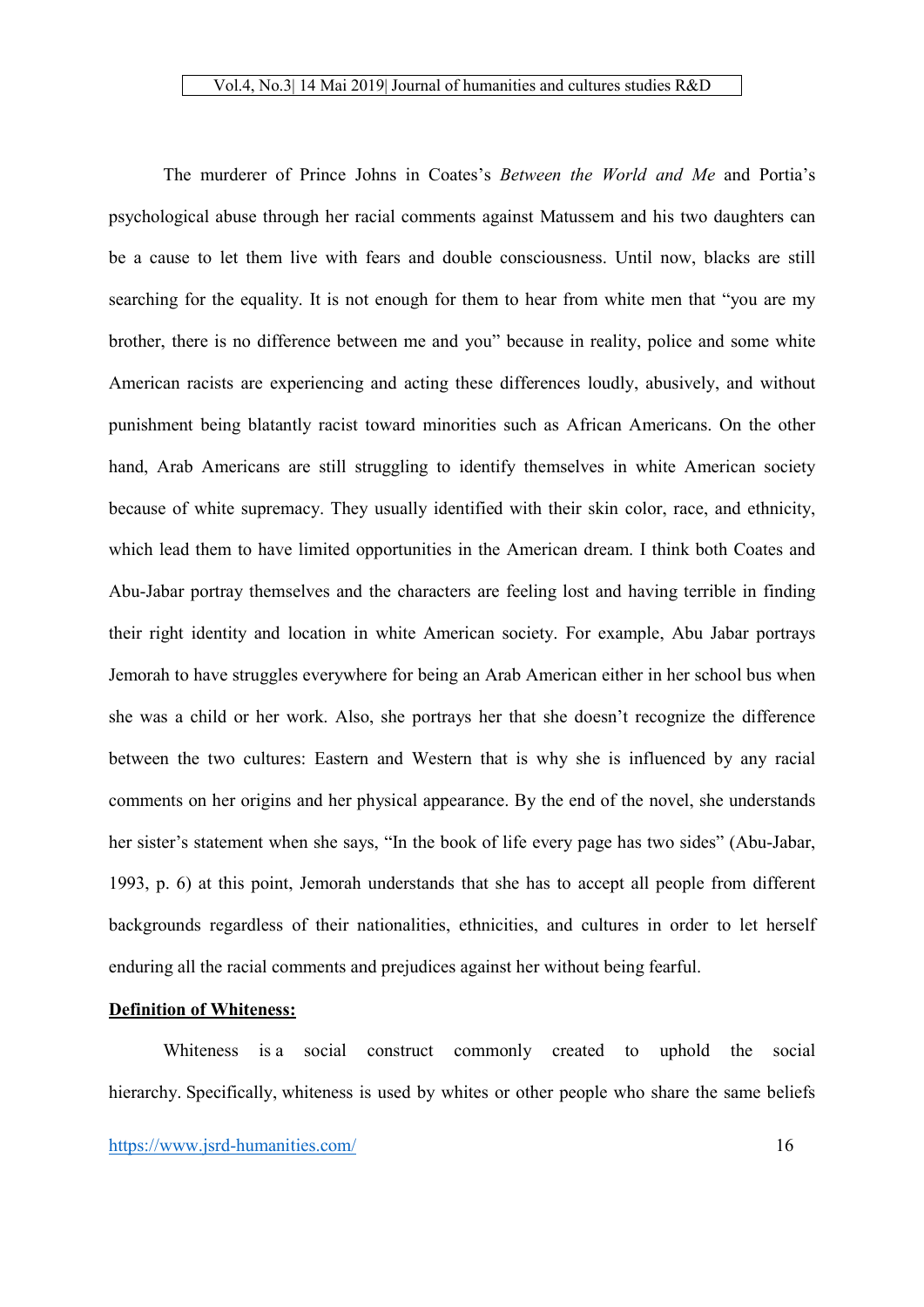as the privileged group to marginalize non-whites in American society. My understanding of this point has lead me to select narratives that show the trauma and the violence of whiteness, either verbally or physically, in the American society. Most importantly, the selected literature helps us to understand the effects of whiteness on minorities regarding the trauma and violence that are mentioned in literary works. Literary works that are created by minority authors give the readers access to understanding the racial inequalities, racial discrimination, and violence against racial minorities. It is really important to understand the origins and the background of whiteness and racism in America. The history of whiteness and racism is associated with the history of America, as racial inequality and social injustices have existed since the creation of the United States. Whiteness is a lens through which we can examine the line that divides the whites and blacks in America.

Coates's *Between the World and Me*discusses racism that started from slavery until now, where the black bodies are treated as invaluable. Much of racism and suffering that the African Americans endured is due to whites who thought that their whiteness allowed them to have the power, authority and the privilege to dehumanize the blacks and marginalize them as well as control the American Dream. Coates (2015) writes about racism is that "Americans believe in the reality of 'race'. . .But race is the child of racism, not the father. And the process of naming 'the people' has never been a matter of genealogy and physiognomy so much as one of hierarchy. . . [whiteness] has no real meaning divorced from the machinery of criminal power" (7-8). The concept of racism is a real, not a myth, and it is socially constructed throughout the history of America where the social hierarchy was based on the skin color. According to Guess, "the concept "race" is based on socially constructed, but socially, and certainly scientifically, outmoded beliefs about the inherent superiority and inferiority of groups based on racial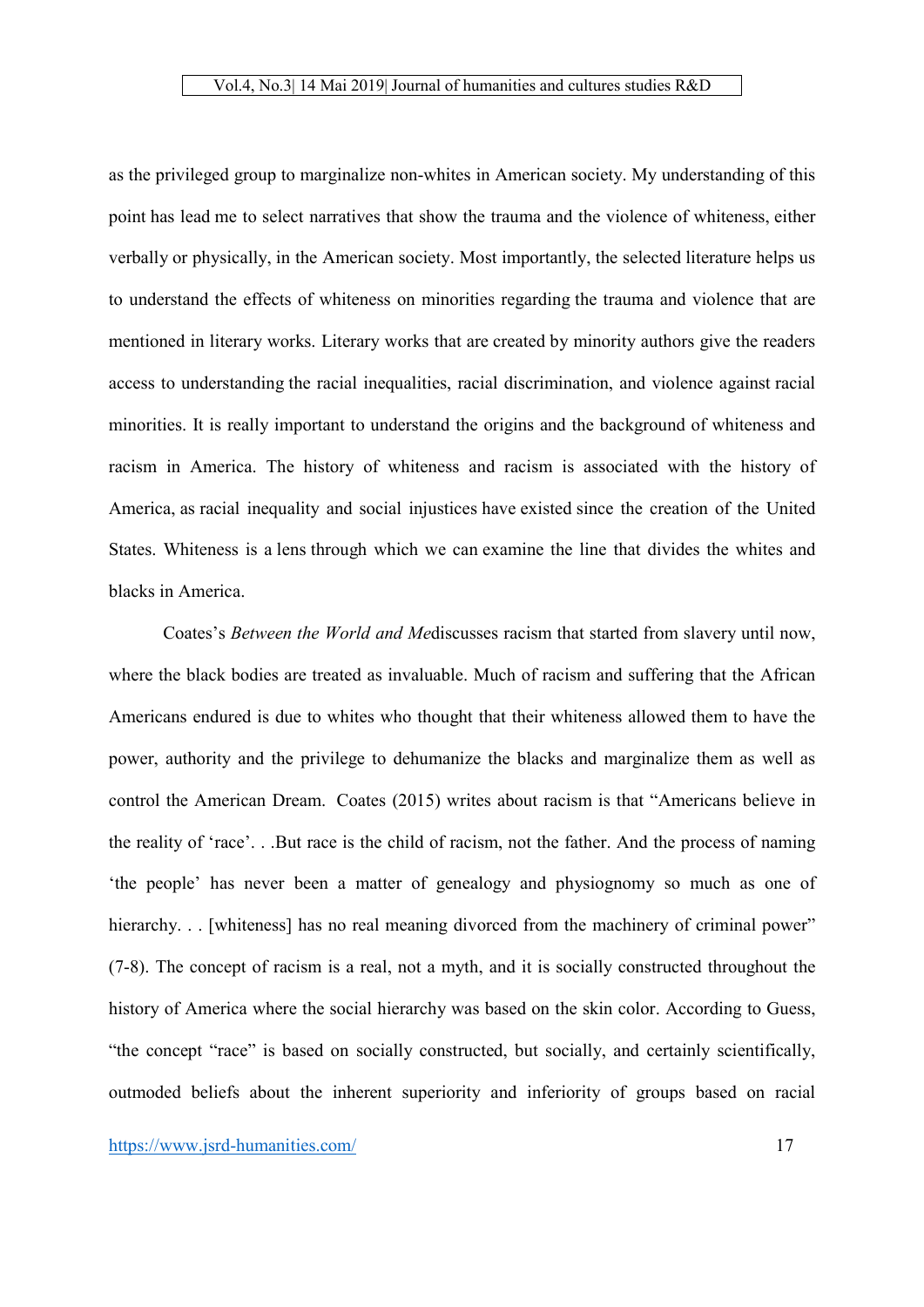distinctions" (Guess, 2006, p. 654). To Coates, whites use racism as a powerful tool to destroy black bodies. He writes "In America, it is traditional to destroy the black body—it is heritage." (Coates, 2015, p. 103). Whenever whites hear about race or racism, they know that these issues do not affect them personally, and therefore they do not concern themselves with issues of racial inequality. Coates (2015) argue, "my experience in this world has been that the people who believe themselves to be white are obsessed with the politics of personal exoneration" (97). That gives them more credits to dehumanize people of color and put them under the spot of "others" for not being white because it is known that the hierarchy based on "one [whiteness] is privileged and the other is unprivileged" (Moosavinia1, S. R., et al, 2011, p. 105)

On the other hand, Arab Americans are immigrants who are leaving their home country for political, economic, and educational reasons in order to find their home in America. The book A*rab Americans An Integral Part of American Society* published by Arab American National Museum clarifies the history of Arab American immigrants to the United States. Arab immigration can be divided into three important waves. The first wave (1880s–1920s) consists Lebanese Christians who can be classified as Syrians or Turks. They were seeking for their rights to be treated and categorized as white citizens. The second wave (1950s-1960s) consists of a diverse number of Arab countries such as s Iraq, Egypt, Palestine and Jordan, and there were Muslims and Christians. Finally, the third wave (1970s–Present) consists of Arabs either Muslims or Christians who hold strong Arab traditions and culture. An important difference is mentioned in, A*rab Americans An Integral Part of American Society,* between the first wave, and the second and third is that Arab immigrants of first wave aim to be classified as "white" and their immigration was "motivatedby the dream of providing better lives for themselves and their families" (7). While the second and third immigrants aim to establish "their Arab identity" (11)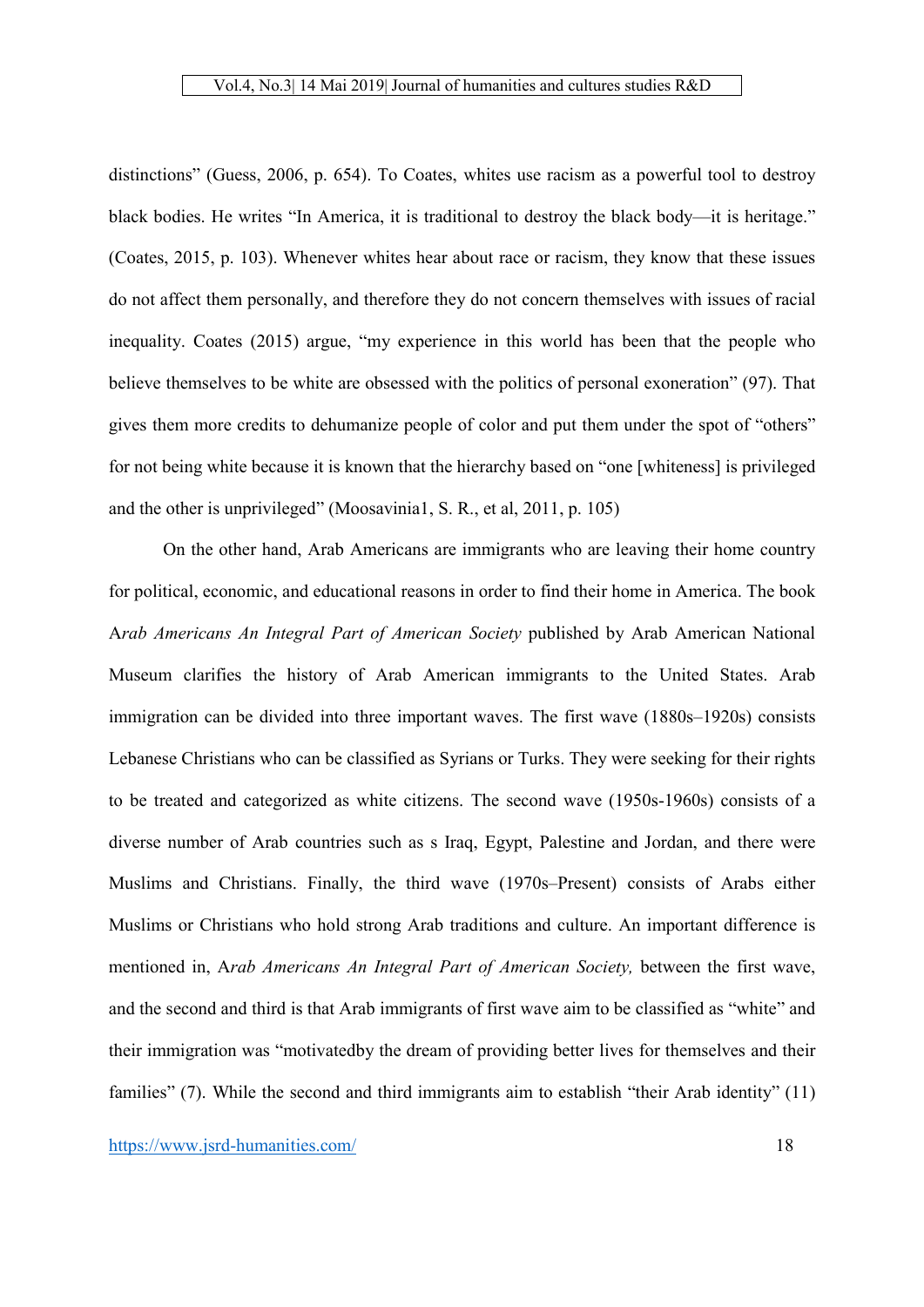through being "more involved in American politics on both the local and national levels" (11). Their involvement in the American society and politics leads them to be classified as a minority through linking them to other minority groups such as people of color. As a result of this immigration, many critics argue if Arab Americans can be considered as white or not white through using whiteness theory for paying a little attention to Arab Americans' identities trying to categorize them in white American social hierarchy. Additionally, most of Arab American authors portray their characters in a way of showing their difficulty to be a white in a society where race is really appreciated.

# White Estrangement:

The author Veronica Watson, in her book *The Souls of White Folks* (2013)*,* creates a new term that is called "literature of white estrangement" which is defined as "the literature of white estrangement (or the literature of white exposure; I use the terms interchangeably) is the larger collection of materials from practically every conceivable written genre-including short fiction, sermons, journalism, essays, drama, critical texts, and poetry-that critically engages Whiteness as a social construction"(5). A book like *Arabian Jazz* (1993) or *Between the world and Me* (2015) are good examples of "literature of white estrangement" for telling their struggles and experiences that happened as a result of white privilege.

Diana Abu-Jabar's*Arabian Jazz* and Coates' *Between the World and Me* are examples of minority literature where they portray their personal experiences and struggles in their stories to show how their lives as individuals and their families are affected by whiteness. A book like *Between the World and Me* presents the violence of whiteness, and how the whites treat African Americans as an "other" and marginalize them from the American society. It also shows "the interconnection between White (group) identity and violence" (Watson, 2013, p.108). The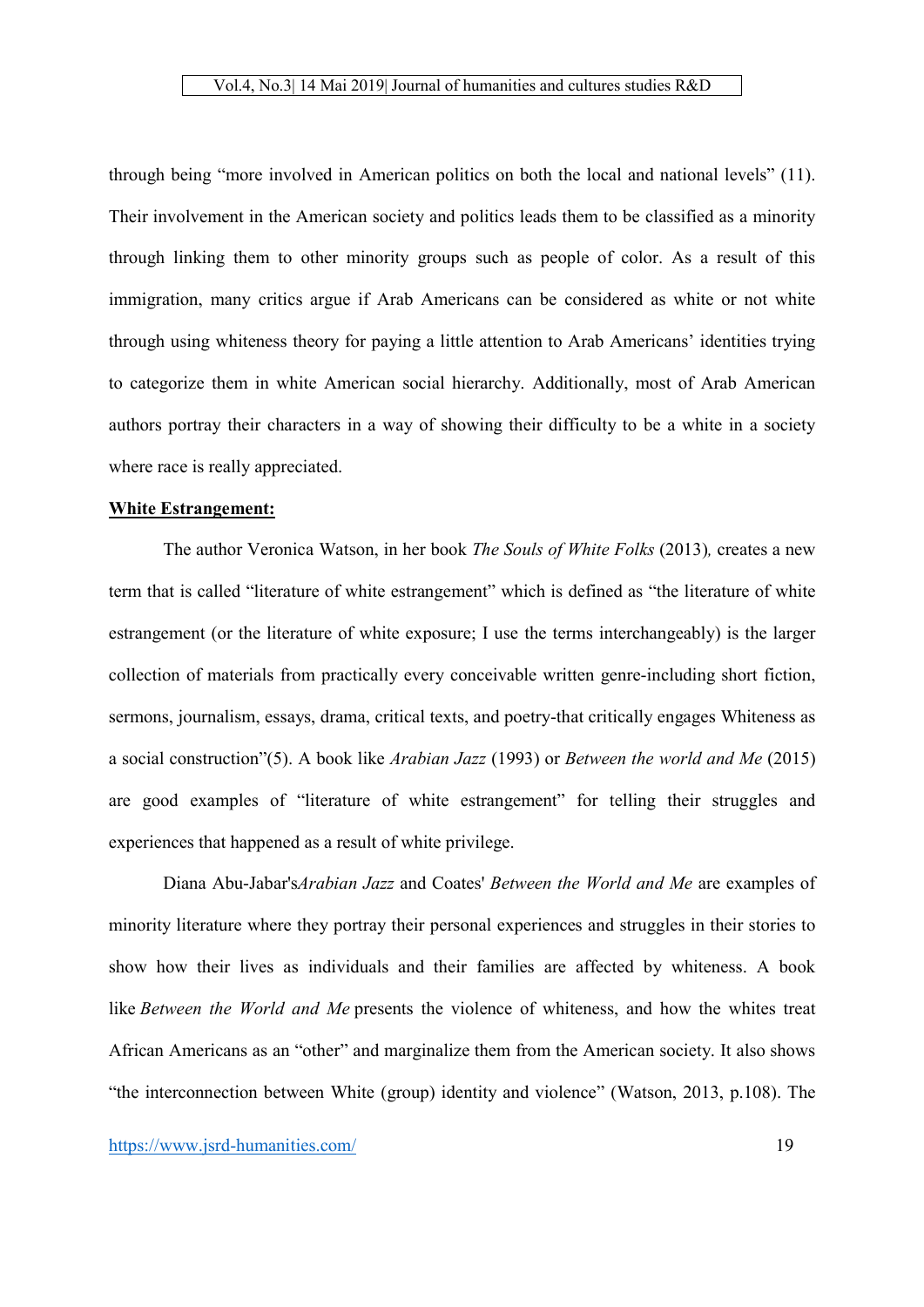idea and the concept of *Between the World and Me* that is written in letter form is "utilized by African American intellectuals as a deliberate strategy for reaching the white readers who perhaps would not otherwise have engaged either critiques of racism, social inequality, and injustice" (Watson, 2013, p. 6). Additionally, Coates (2015) assigns his blame for the mistreatment of minorities such as African Americans in the United States, and sadly it is still continuing until today, 21st centuries to:

White America' is a syndicate arrayed to protect its exclusive power to dominate and control our bodies…without it, 'white people' would cease to exist for a want of reasons. There will surely always be people with straight hair and blue eyes, as there have been for all of history. But some of these straight-haired people with blue eyes have been 'black,' and this points to the great difference between their world and ours. We did not choose our fences. They were imposed on us... (42)

The issue can be applied on Arab Americans, in *Arabian Jazz*, where they are asked to have blue eyes and blonde hair at least to be treated as whites in America. Diana Abu-Jabar talks about an Arab emigrated man who builds his life in a white neighborhood in New York to show the connection between whites and violence. She illustrates this through the verbal violence that is targeted towards them. For example, readers can see this violence in Portia's racial comments to Jomerah because of her parents' marriage. Also, Jemorah faces the same thing every day on her school bus, but she "learned how to close her mind, how to disappear in her seat" (Abu-Jabar, 1993, p. 92) in order to escape from the student's comments on her skin and look. Jemorah spends her life living in fear and worry because she is usually haunted by all the comments that she hears during the day.

# White Estrangement as Protest Literature: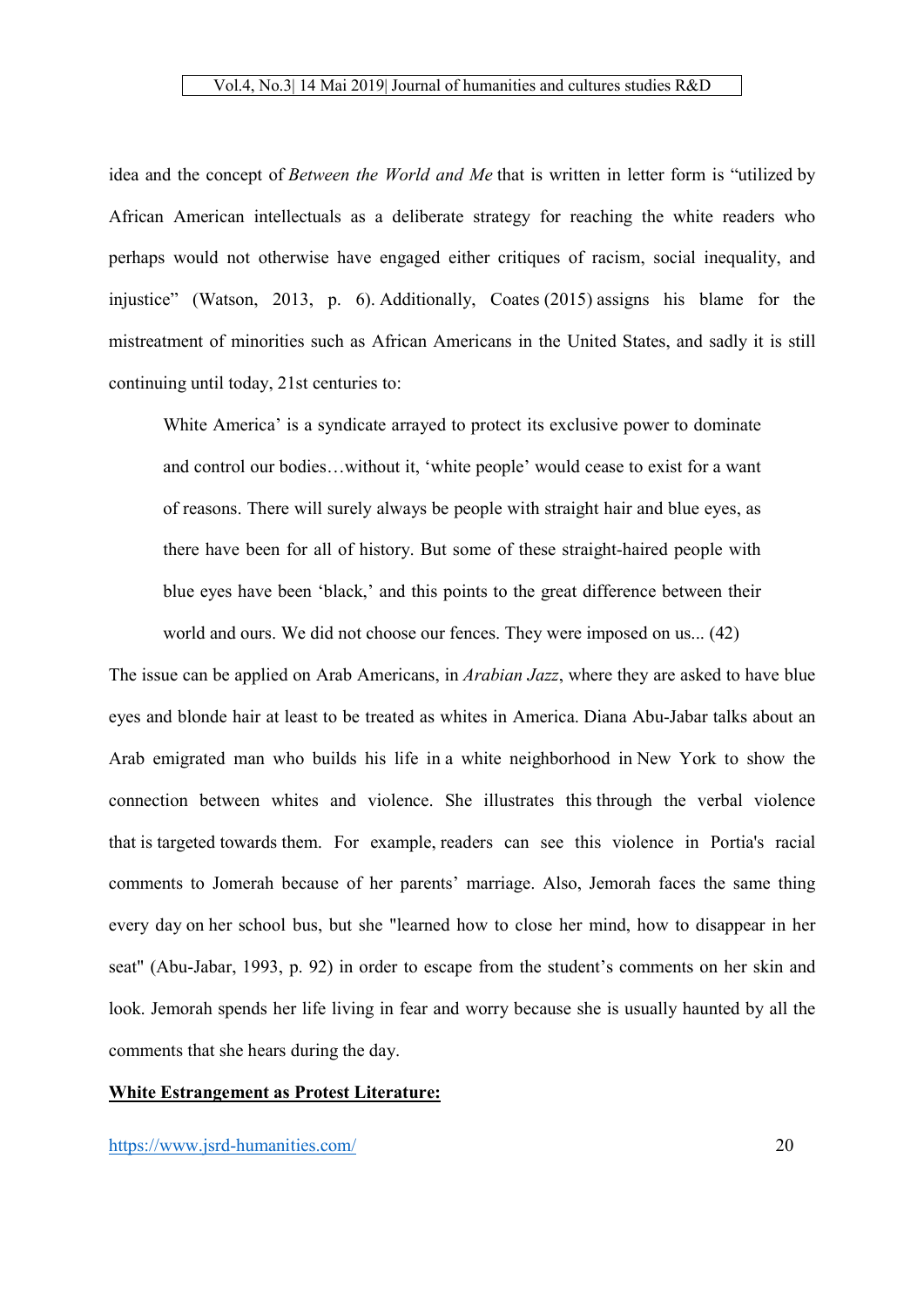Coates (2015), in *Between the World and Me*, indicates to the illusion of American Dream that is maintained and controlled by white supremacy, he writes "is perfect houses with nice lawns. … The Dream smells like peppermint but tastes like strawberry shortcake. And for so long I have wanted to escape into the Dream, to fold my country over my head like a blanket. But this has never been an option because the Dream rests on our backs, the bedding made from our bodies" (11). Salim Muwakkil (2015) writes a review in *These Times* website about how Coates relates the American Dream to the white supremacism, he writes:

Americans who believe themselves to be white are so firmly encased in "The Dream," his term for the visions of suburban bliss and domestic tranquility used to obscure the racist brutalities that still sustain America, that they can only be rudely awakened. They must be made aware that America prospered on the ideas and benefits of a white supremacy that remains deeply embedded in its culture and institutions.

What prevents Coates from involving himself in the American Dream is that whites are shaping and reshaping the American Dream based on their needs, ambitions, and desires. One of the whites' controlling of the American Dream is creating "the law [that] didn't protect us" (Coates, 2015, p.17). Coates uses "us" as a referring to African Americans. The American dream for Coates is all different races should live in a secured life, and in real comfort. The real dream of an African American is that "he [African American man] simply wishes to make it possible for a man to be both Negro and an American, without being cursed and spit upon by his fellows, without having the doors of Opportunity closed roughly in his face" (Du Bois, 1994, p.39). Coates and Abu-Jabar, through their narratives, send their wishes to all readers that all people should "believe in God, who made of one blood all nations that on earth do dwell. I believe that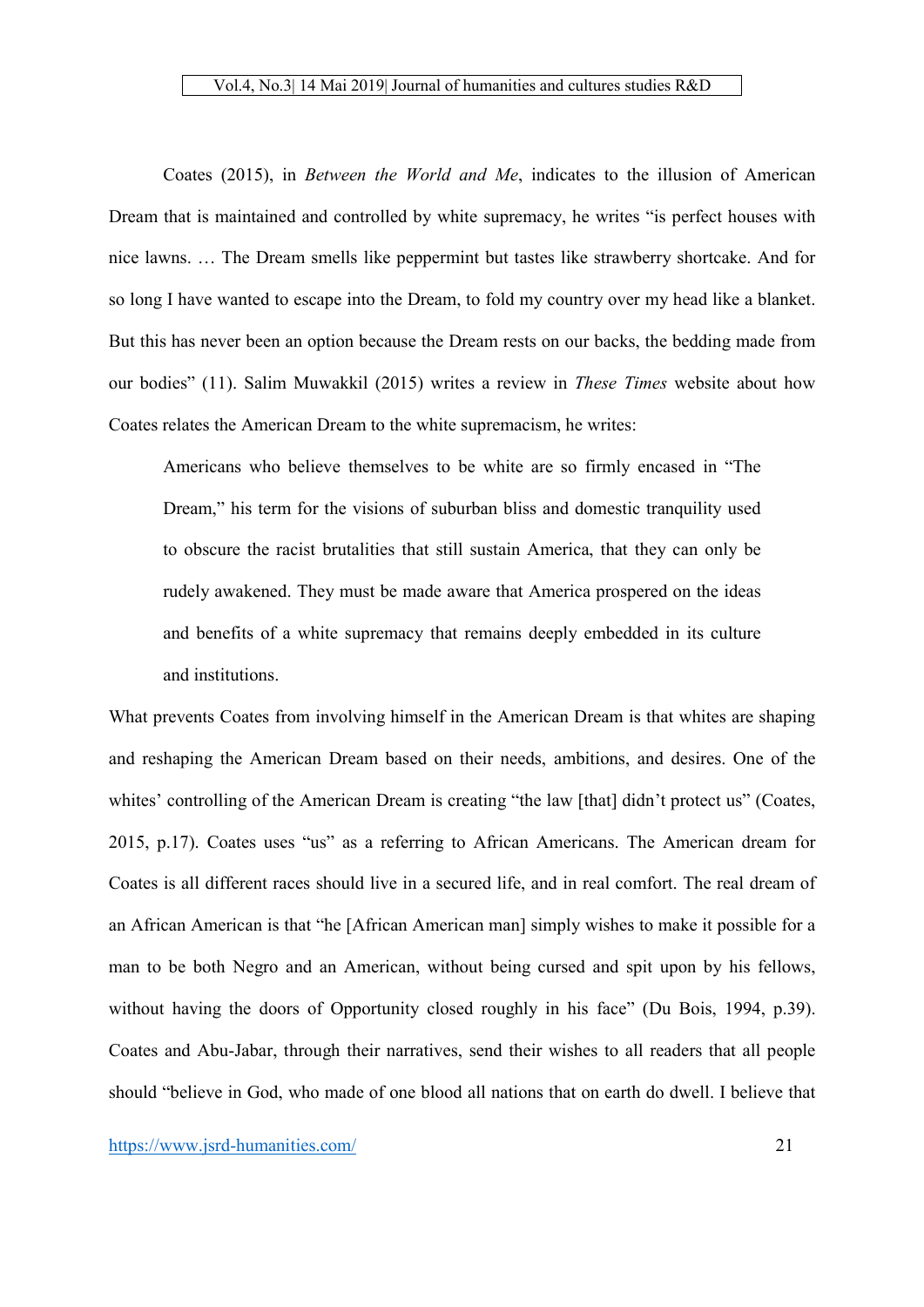all men, black and brown and white, are brothers, varying through time and opportunity, in form and gift and feature, but differing in no essential particular, and alike in soul and the possibility of infinite development." (Du Bois, 1920, p. 3). In the following quotes, Coates shows the beauty of his letter, the beauty of his thoughts, and the beauty of his message that seems to me is addressed to the whites and blacks in terms of letting them understand the risk as well as understand to live as one nation no matter what is your skin's color in order to make the American Dream real for everybody, every race, ethnicity, religion, and nationality. He writes:

My wish for you is that you feel no need to constrict yourself to make other people comfortable. None of that can change the math anyway. I never wanted you to be twice as good as them, so much as I have always wanted you to attack every day of your brief bright life in struggle. The people who must believe they are white can never be your measuring stick. I would not have you descend into your own dream. I would have you be a conscious citizen of this terrible and beautiful world. (107-8)

#### Conclusion

Finally, whenever the authors Coates and Abu-Jabar both face racial discrimination, violence, hateful words, they never fight back abusively. Because they are writers who aim to throw their stones through their narratives in the society for bringing more attention to their issues and their sufferings. Abu-Jabar brings identity politics and Arabs Americans' negotiating through the racial discrimination in American society to the readers. One way to protest is to face the society, and to find hope and ambition for including the self within the society. In another way, Matussem's playing of Arab music shows his protest in order to let the Americans accept him and his family in white American society because "music also creates social bonds that cross racial lines" (Naous, 2009, p.76). Their protest is to find their place in the white American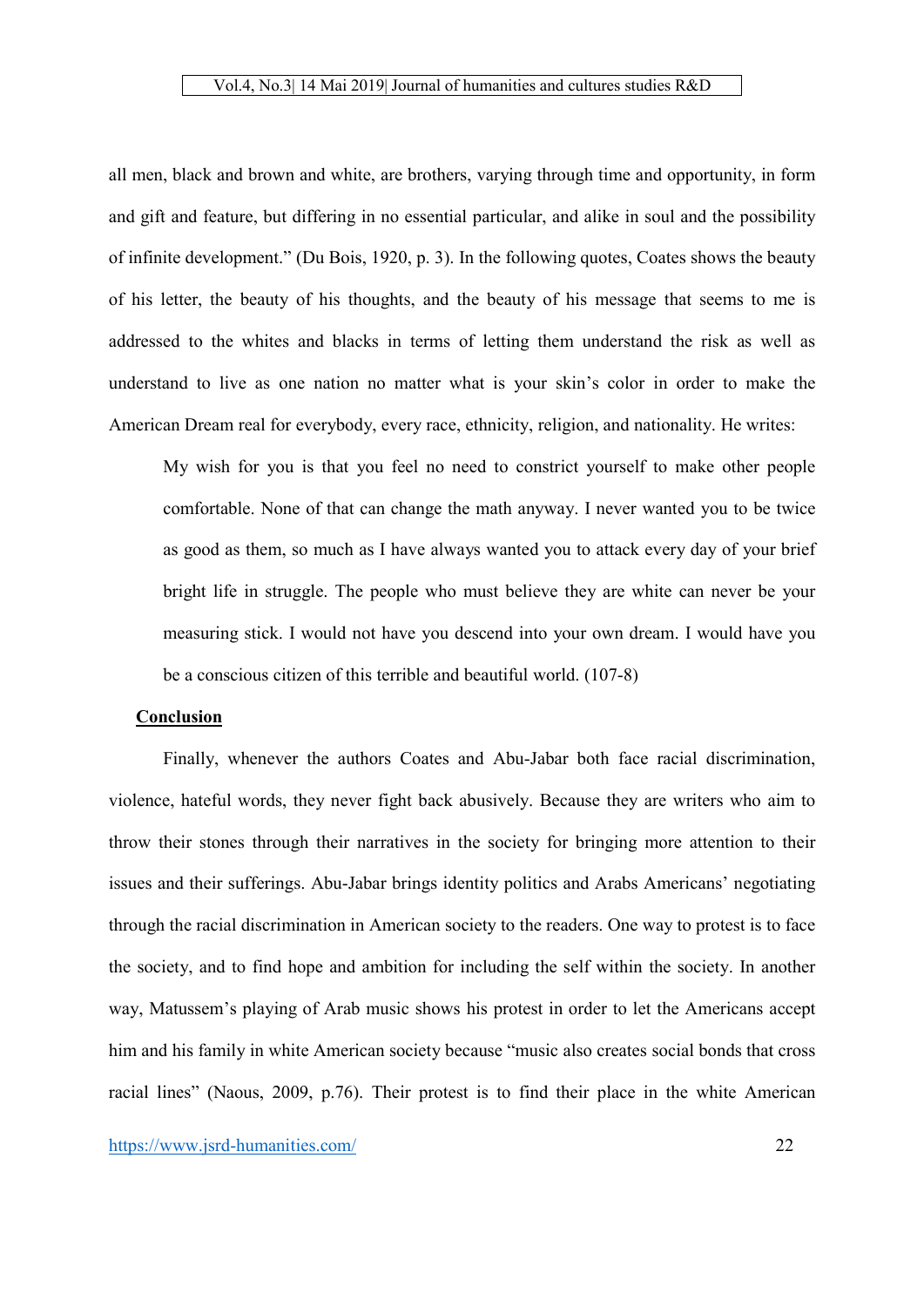society as American citizens without being different or apart from it. While Coates is writing a letter to his son and the next generation for letting them know the value of the black body in white American society. Despite the differences between the two minority narratives, they both are sharing the same goal in expressing themselves as fighters toward finding their identity, and comfortable and secured life.

# References:

Abu-Jabar, D. (1993). *Arabian Jazz*. New York: Harcourt Brace. Print.

---.(2000). *Arab Americans: An Integral Part of American Society*. Dearborn, Mich.: Arab American National Museum. Internet resource.

Chapman, B. (2016). "Beyond the World and Me: A Challenge to Ta-Nehisi Coates." *Dominicana*, Dominican Student Brothers of the St. Joseph Province of the Order of Preachers, 14 Aug. www.dominicanajournal.org/20260-2/. Accessed 3 May 2017.

Coates, T. (2015). *Between the World and Me*. Melbourne, Text Publishing Company. Print.

- Deleuze, G., Guattari, F., & Brinkley, R. (1983). What Is a Minor Literature? *Mississippi Review, 11*(3), 13-33. Retrieved from http://www.jstor.org/stable/20133921
- Du Bois, W.E.B. (1994). *The Souls of Black Folk*. 1906. New York, NY, Dover. Print.
- Du Bois, W.E.B. (1920). "Credo". *Darkwater: Voices from within the Veil*. New York, Harcourt, Brace and Howe.
- Guess, Teresa J. (2006). "The Social Construction of Whiteness: Racism by Intent, Racism by Consequence." *Critical Sociology*, vol. 32, no. 4, pp. 649–673.
- Hartman, M. (2006) "This Sweet / Sweet Music': Jazz, Sam Cooke, and Reading Arab American Literary Identities." *MELUS*, no. 4, p. 145.